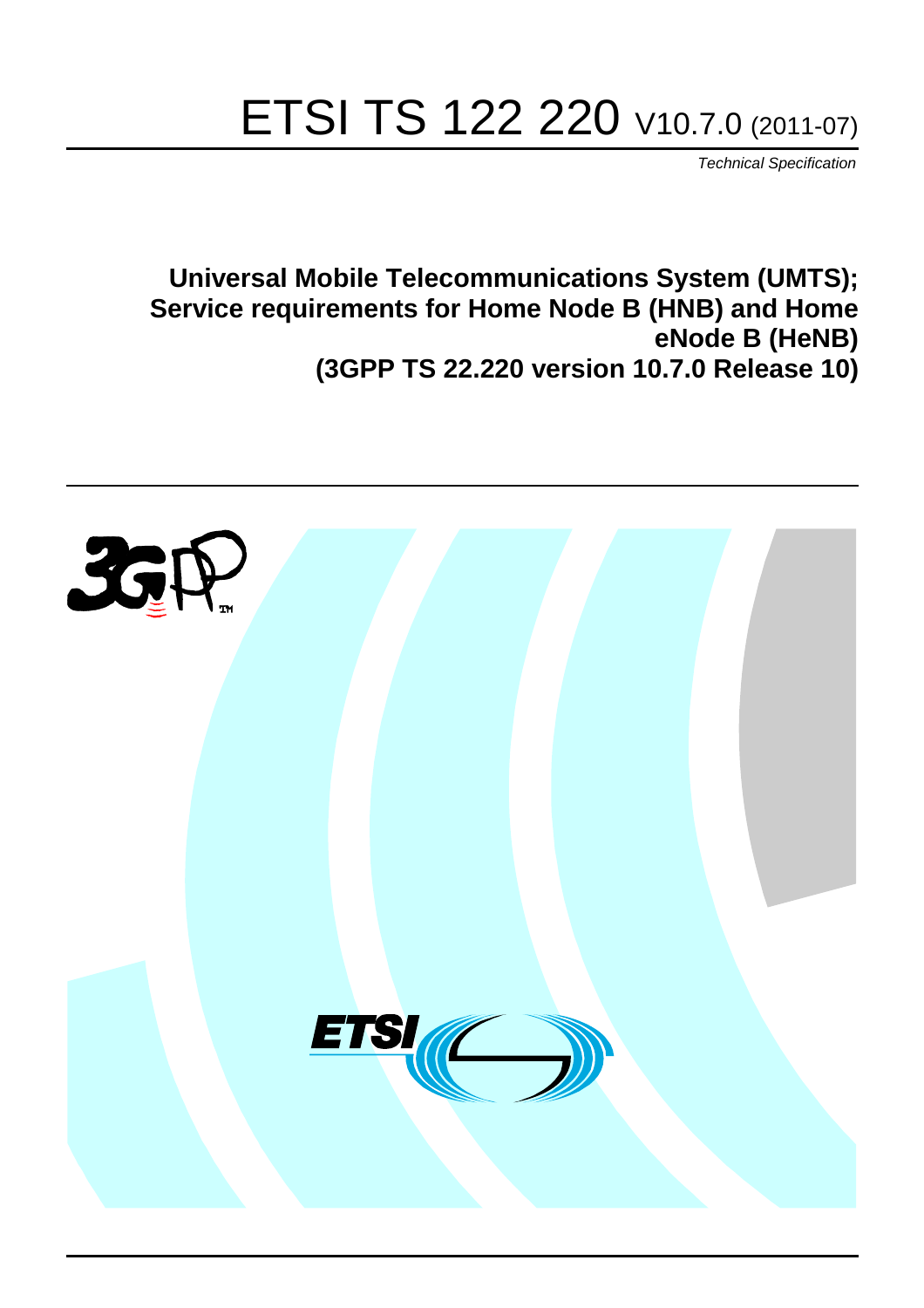Reference RTS/TSGS-0122220va70

> Keywords UMTS

#### *ETSI*

#### 650 Route des Lucioles F-06921 Sophia Antipolis Cedex - FRANCE

Tel.: +33 4 92 94 42 00 Fax: +33 4 93 65 47 16

Siret N° 348 623 562 00017 - NAF 742 C Association à but non lucratif enregistrée à la Sous-Préfecture de Grasse (06) N° 7803/88

#### *Important notice*

Individual copies of the present document can be downloaded from: [http://www.etsi.org](http://www.etsi.org/)

The present document may be made available in more than one electronic version or in print. In any case of existing or perceived difference in contents between such versions, the reference version is the Portable Document Format (PDF). In case of dispute, the reference shall be the printing on ETSI printers of the PDF version kept on a specific network drive within ETSI Secretariat.

Users of the present document should be aware that the document may be subject to revision or change of status. Information on the current status of this and other ETSI documents is available at <http://portal.etsi.org/tb/status/status.asp>

If you find errors in the present document, please send your comment to one of the following services: [http://portal.etsi.org/chaircor/ETSI\\_support.asp](http://portal.etsi.org/chaircor/ETSI_support.asp)

#### *Copyright Notification*

No part may be reproduced except as authorized by written permission. The copyright and the foregoing restriction extend to reproduction in all media.

> © European Telecommunications Standards Institute 2011. All rights reserved.

DECT<sup>™</sup>, PLUGTESTS<sup>™</sup>, UMTS<sup>™</sup> and the ETSI logo are Trade Marks of ETSI registered for the benefit of its Members. **3GPP**TM and **LTE**™ are Trade Marks of ETSI registered for the benefit of its Members and of the 3GPP Organizational Partners.

**GSM**® and the GSM logo are Trade Marks registered and owned by the GSM Association.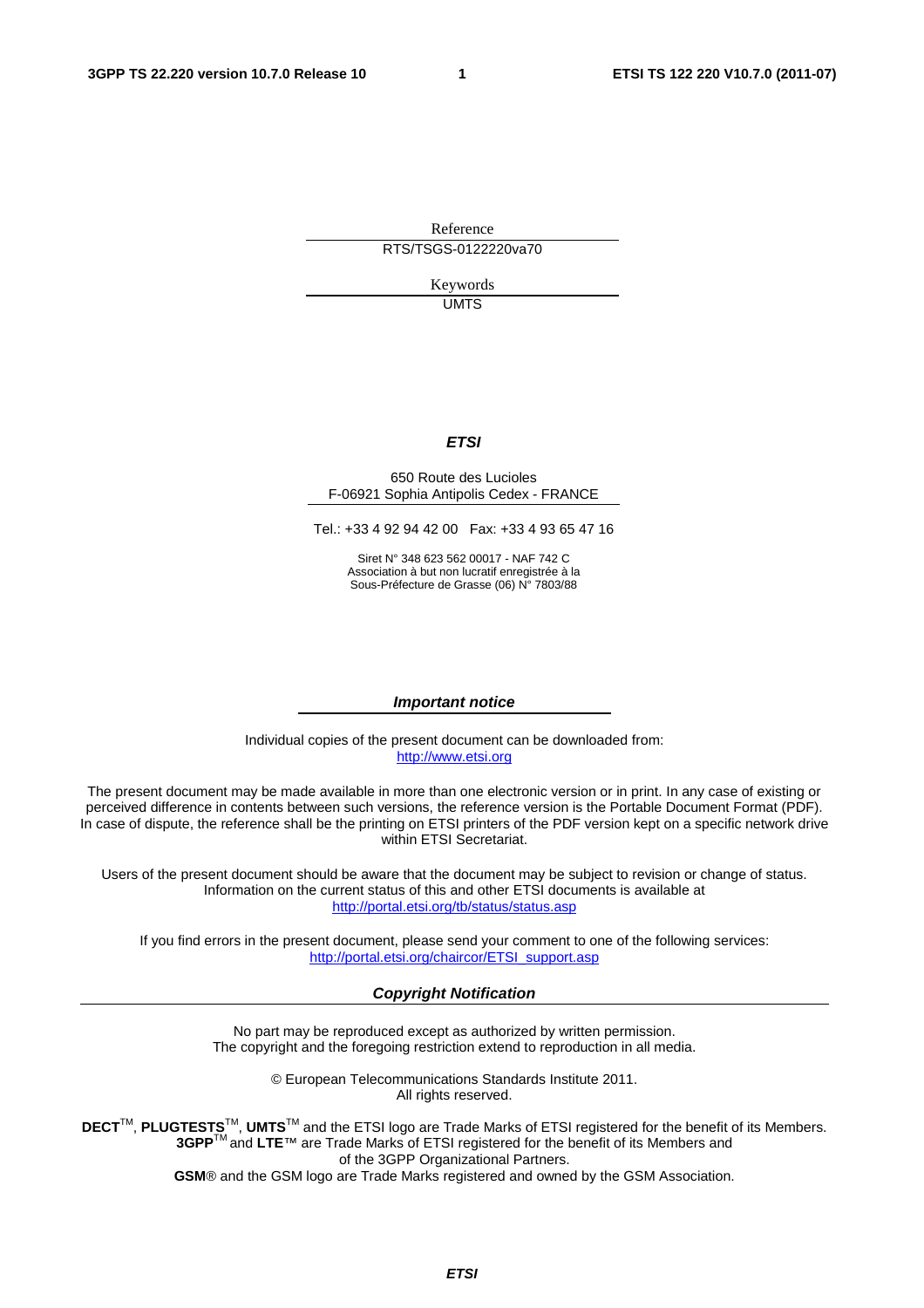## Intellectual Property Rights

IPRs essential or potentially essential to the present document may have been declared to ETSI. The information pertaining to these essential IPRs, if any, is publicly available for **ETSI members and non-members**, and can be found in ETSI SR 000 314: *"Intellectual Property Rights (IPRs); Essential, or potentially Essential, IPRs notified to ETSI in respect of ETSI standards"*, which is available from the ETSI Secretariat. Latest updates are available on the ETSI Web server [\(http://ipr.etsi.org](http://webapp.etsi.org/IPR/home.asp)).

Pursuant to the ETSI IPR Policy, no investigation, including IPR searches, has been carried out by ETSI. No guarantee can be given as to the existence of other IPRs not referenced in ETSI SR 000 314 (or the updates on the ETSI Web server) which are, or may be, or may become, essential to the present document.

## Foreword

This Technical Specification (TS) has been produced by ETSI 3rd Generation Partnership Project (3GPP).

The present document may refer to technical specifications or reports using their 3GPP identities, UMTS identities or GSM identities. These should be interpreted as being references to the corresponding ETSI deliverables.

The cross reference between GSM, UMTS, 3GPP and ETSI identities can be found under [http://webapp.etsi.org/key/queryform.asp.](http://webapp.etsi.org/key/queryform.asp)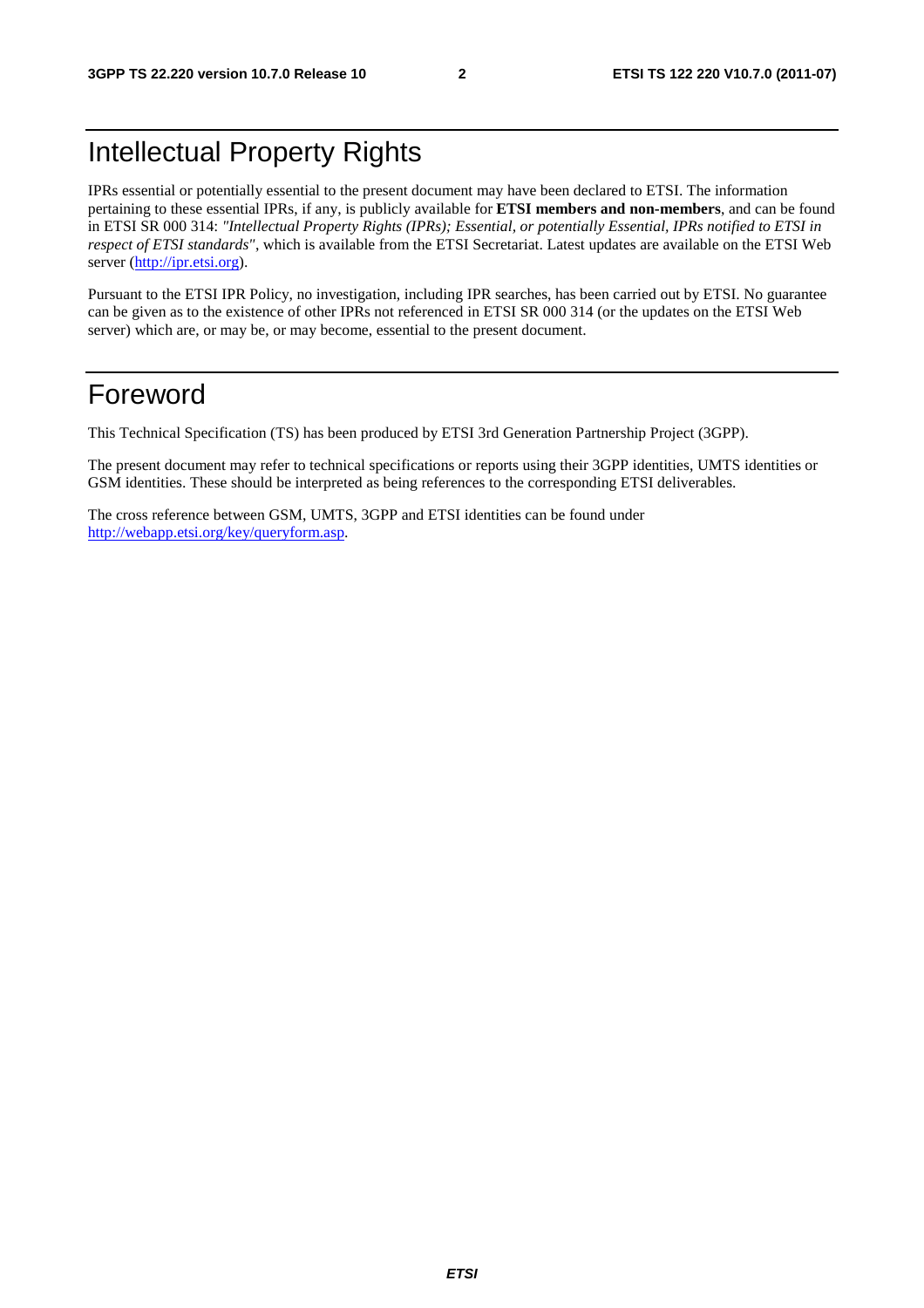$\mathbf{3}$ 

## Contents

| 1              |  |  |  |  |  |  |  |
|----------------|--|--|--|--|--|--|--|
| 2              |  |  |  |  |  |  |  |
| 3              |  |  |  |  |  |  |  |
| 3.1            |  |  |  |  |  |  |  |
| 3.2            |  |  |  |  |  |  |  |
| $\overline{4}$ |  |  |  |  |  |  |  |
| 4.1            |  |  |  |  |  |  |  |
| 5              |  |  |  |  |  |  |  |
| 5.1            |  |  |  |  |  |  |  |
| 5.2            |  |  |  |  |  |  |  |
| 5.3            |  |  |  |  |  |  |  |
| 5.3.1          |  |  |  |  |  |  |  |
| 5.3.2          |  |  |  |  |  |  |  |
| 5.4<br>5.4.1   |  |  |  |  |  |  |  |
| 5.4.2          |  |  |  |  |  |  |  |
| 5.5            |  |  |  |  |  |  |  |
| 5.5.1          |  |  |  |  |  |  |  |
| 5.5.2          |  |  |  |  |  |  |  |
| 5.5.3          |  |  |  |  |  |  |  |
| 5.5.4          |  |  |  |  |  |  |  |
| 5.6            |  |  |  |  |  |  |  |
| 5.6.1<br>5.6.2 |  |  |  |  |  |  |  |
| 5.6.3          |  |  |  |  |  |  |  |
| 5.7            |  |  |  |  |  |  |  |
| 5.7.1          |  |  |  |  |  |  |  |
| 5.7.2          |  |  |  |  |  |  |  |
| 5.8            |  |  |  |  |  |  |  |
| 5.9            |  |  |  |  |  |  |  |
| 5.10           |  |  |  |  |  |  |  |
| 5.11<br>5.11.1 |  |  |  |  |  |  |  |
| 5.11.2         |  |  |  |  |  |  |  |
|                |  |  |  |  |  |  |  |
| 6              |  |  |  |  |  |  |  |
| 6.1            |  |  |  |  |  |  |  |
| 6.2            |  |  |  |  |  |  |  |
| 7              |  |  |  |  |  |  |  |
| 7.1            |  |  |  |  |  |  |  |
| 7.1.1          |  |  |  |  |  |  |  |
| 8              |  |  |  |  |  |  |  |
| 8.1            |  |  |  |  |  |  |  |
| 8.2            |  |  |  |  |  |  |  |
| 9              |  |  |  |  |  |  |  |
| 9.1            |  |  |  |  |  |  |  |
| 9.2            |  |  |  |  |  |  |  |
|                |  |  |  |  |  |  |  |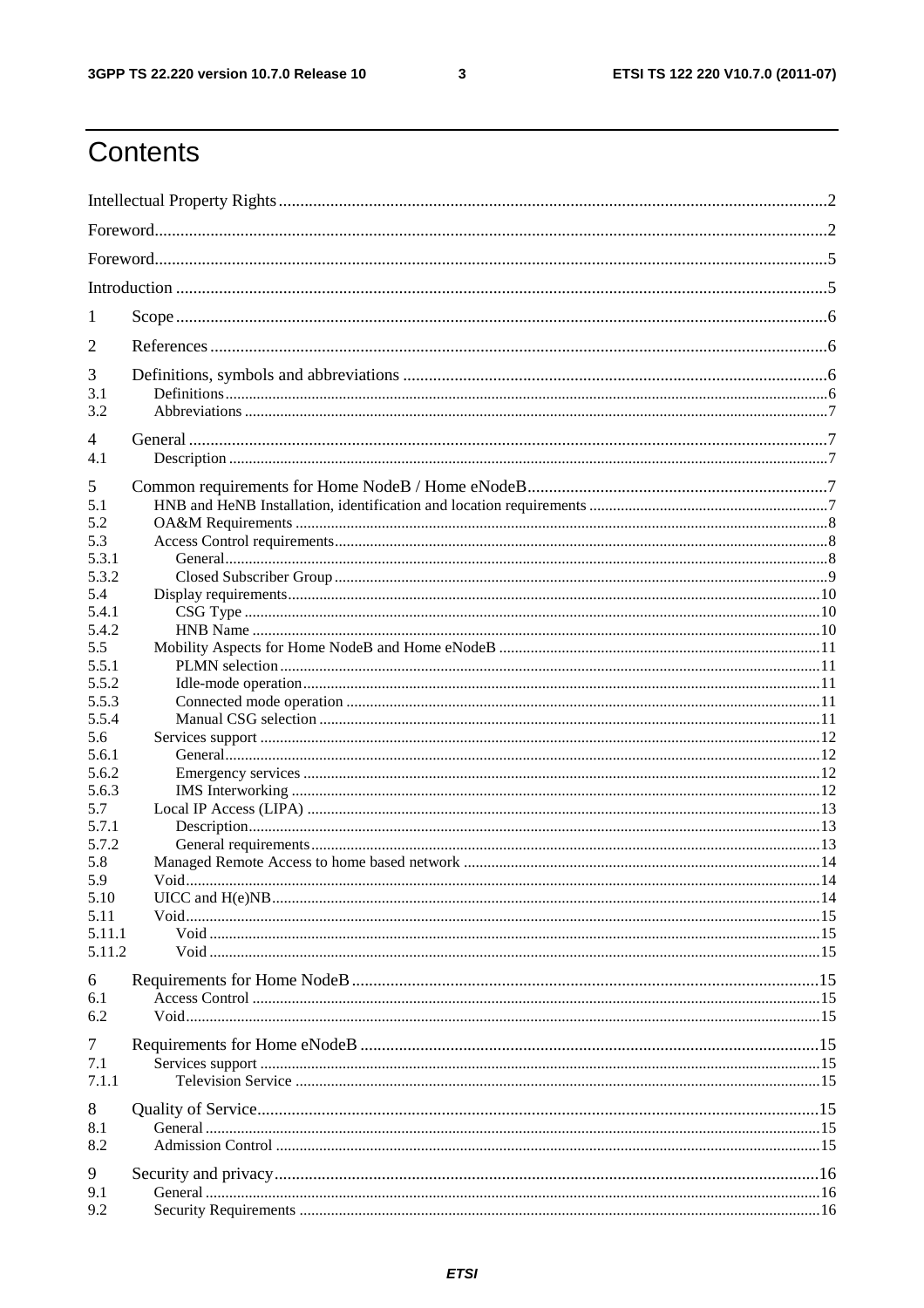$\overline{\mathbf{4}}$ 

| <b>Annex B (informative):</b> |  |
|-------------------------------|--|
| <b>Annex C</b> (informative): |  |
| <b>Annex D</b> (informative): |  |
|                               |  |
|                               |  |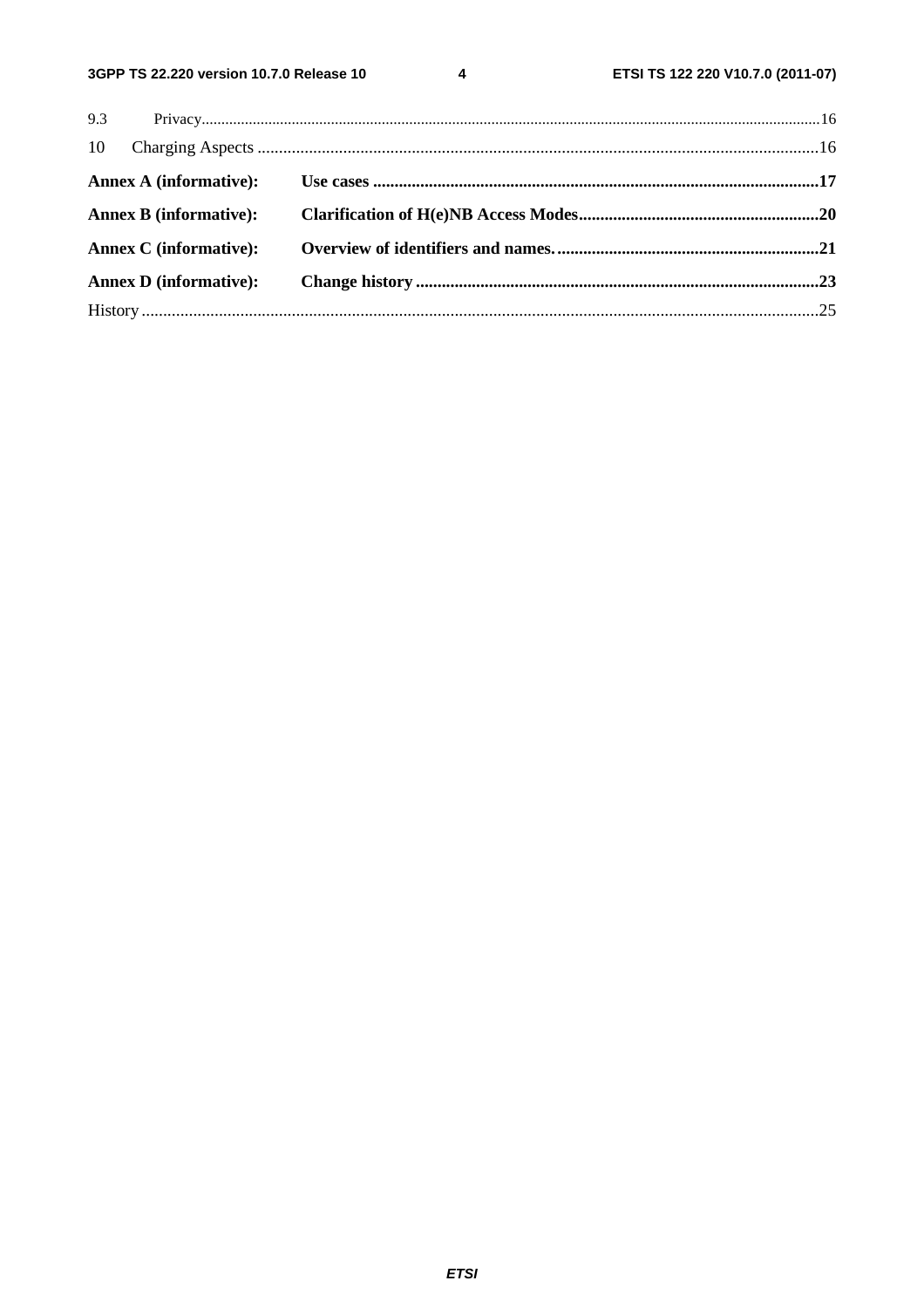### Foreword

This Technical Specification has been produced by the 3<sup>rd</sup> Generation Partnership Project (3GPP).

The contents of the present document are subject to continuing work within the TSG and may change following formal TSG approval. Should the TSG modify the contents of the present document, it will be re-released by the TSG with an identifying change of release date and an increase in version number as follows:

Version x.y.z

where:

- x the first digit:
	- 1 presented to TSG for information;
	- 2 presented to TSG for approval;
	- 3 or greater indicates TSG approved document under change control.
- y the second digit is incremented for all changes of substance, i.e. technical enhancements, corrections, updates, etc.
- z the third digit is incremented when editorial only changes have been incorporated in the document.

## Introduction

In Rel-8, 3GPP has specified the basic functionalities for the support of Home Node B (HNB) and Home eNodeB (HeNB). The requirements for these basic functionalities were captured in TS 22.011.

From Rel-9 onward, it has been agreed to consolidate all the requirements from Rel-8 and further requirements for HNB and HeNB in a new TS, which is this specification.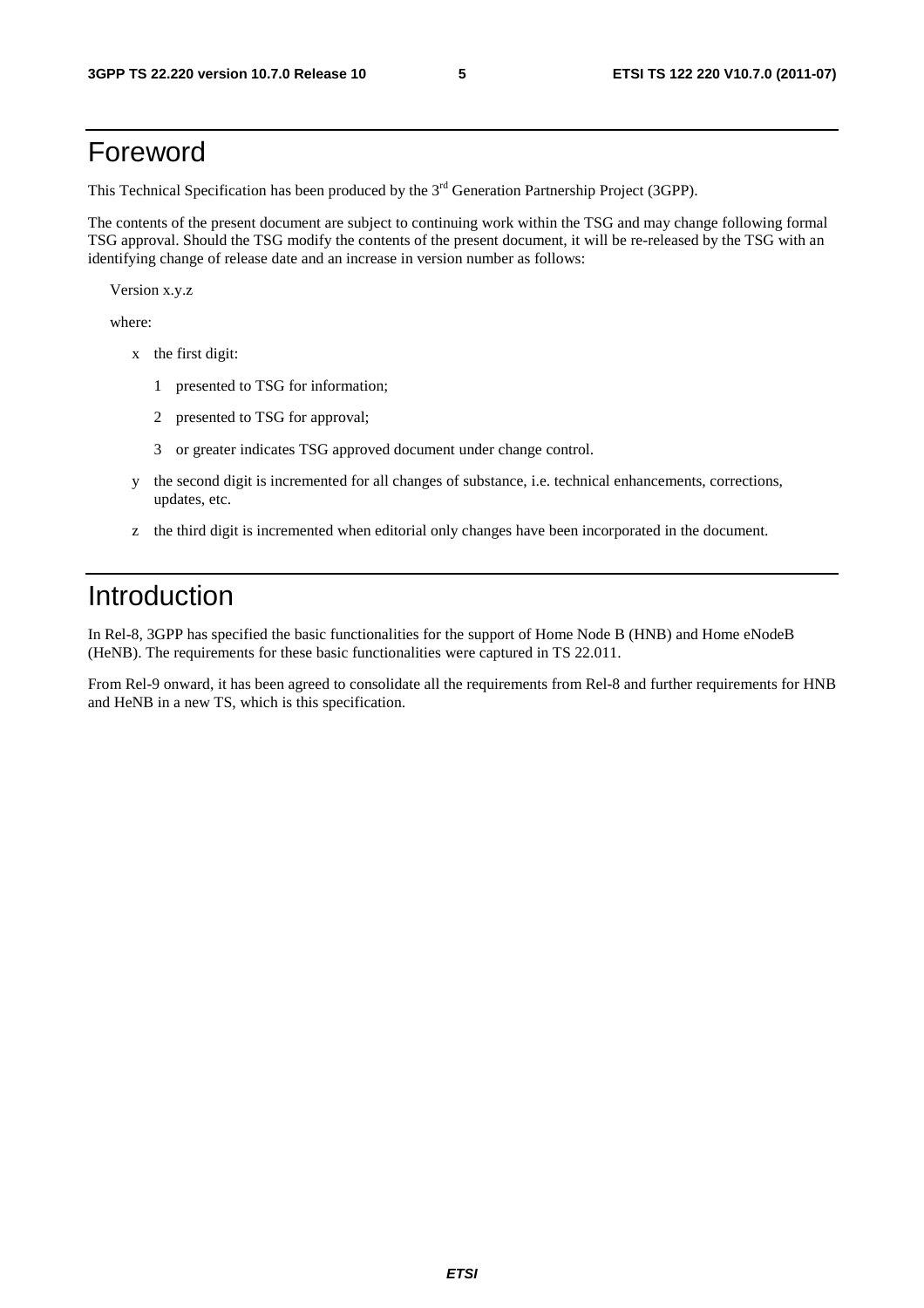### 1 Scope

This specification defines the service requirements for the basic functionalities for the support of Home NodeB (HNB) and Home eNodeB (HeNB) – jointly referred to as  $H(e)NB$  – and the further functionalities that will enable the mobile operators to provide more advanced services as well as improving the user experience.

## 2 References

The following documents contain provisions which, through reference in this text, constitute provisions of the present document.

- References are either specific (identified by date of publication, edition number, version number, etc.) or non-specific.
- For a specific reference, subsequent revisions do not apply.
- For a non-specific reference, the latest version applies. In the case of a reference to a 3GPP document (including a GSM document), a non-specific reference implicitly refers to the latest version of that document *in the same Release as the present document*.
- [1] 3GPP TR 21.905: "Vocabulary for 3GPP Specifications".
- [2] Void
- [3] 3GPP TS 22.246: "Multimedia Broadcast/Multicast Service (MBMS) user services; Stage 1".
- [4] 3GPP TS 22.101: "Service Aspects; Service Principles".
- [5] TR-069 Amendment 2: "CPE WAN Management Protocol v1.1, Broadband Forum', viewable at <http://www.broadband-forum.org/technical/download/TR-069Amendment2.pdf>
- [6] 3GPP TS 25.304: "User Equipment (UE) procedures in idle mode and procedures for cell reselection in connected mode'.
- [7] 3GPP TS 36.304: "Evolved Universal Terrestrial Radio Access (E-UTRA); User Equipment (UE) procedures in idle mode".
- [8] 3GPP TS 22.115: "Service aspects; Charging and billing".
- [9] 3GPP TS 22.268: "Public Warning System (PWS) requirements".
- [10] 3GPP TS 22.011: "Service accessibility".
- [11] 3GPP TS 31.115: "Secured packet structure for (Universal) Subscriber Identity Mobule (U)SIM Toolkit applications".
- [12] 3GPP TS 31.116: "Remote APDU Structure for (U)SIM Toolkit applications".

## 3 Definitions, symbols and abbreviations

#### 3.1 Definitions

For the purposes of the present document, the terms and definitions given in TR 21.905 [1] and the following apply. A term defined in the present document takes precedence over the definition of the same term, if any, in TR 21.905 [1].

**Closed access mode:** H(e)NB provides services only to its associated CSG members.

**Home based network**: An IP based network in the same premises as, and is connected to, the H(e)NB.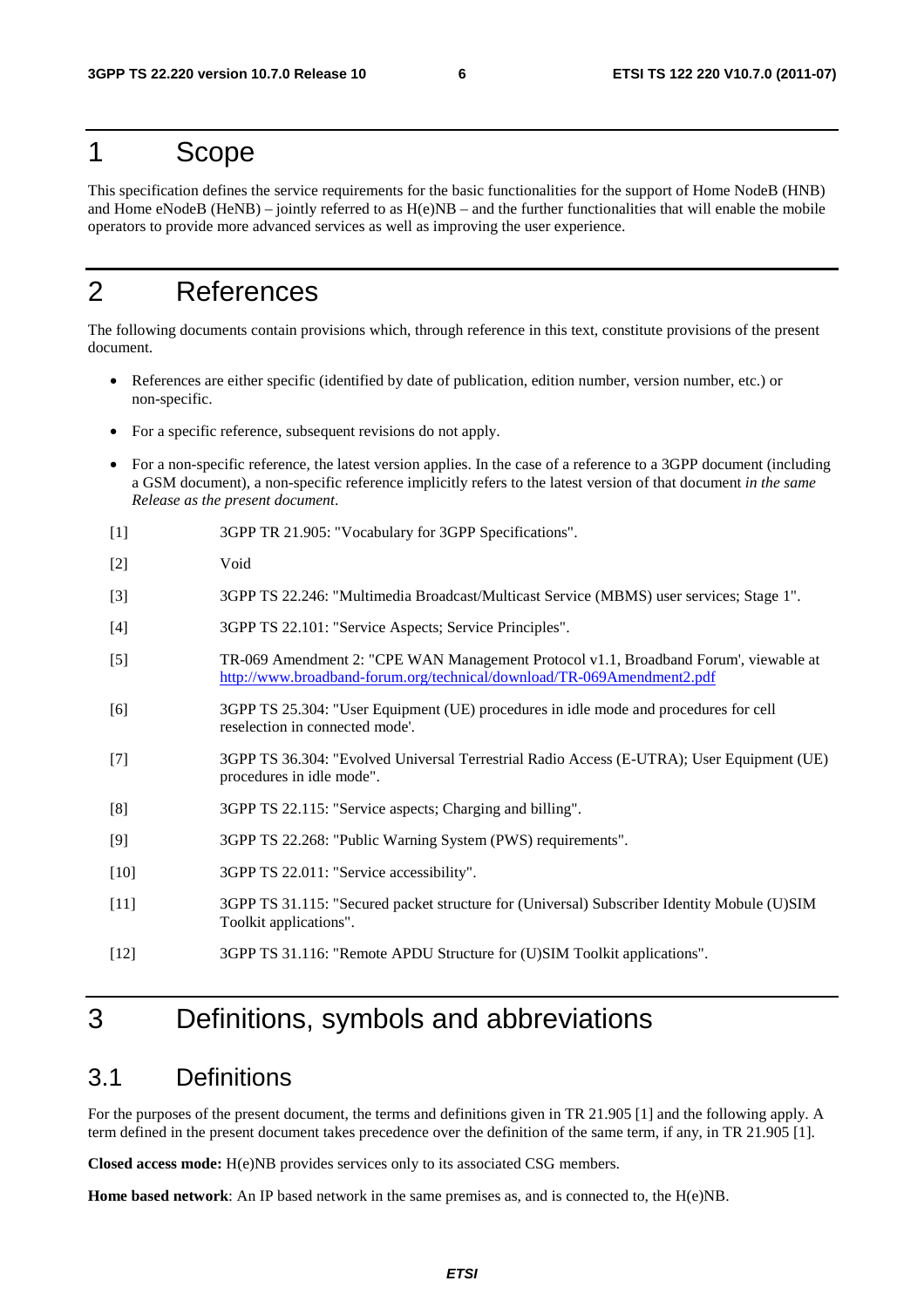**Hybrid access mode:** H(e)NB provides services to its associated CSG members and to non-CSG members.

**Open access mode:** H(e)NB operates as a normal NodeB or eNodeB.

**HNB**: A HNB is a Customer-premises equipment that connects a 3GPP UE over UTRAN wireless air interface to a mobile operator"s network using a broadband IP backhaul.

**HeNB**: A HeNB is a Customer-premises equipment that connects a 3GPP UE over EUTRAN wireless air interface to a mobile operator"s network using a broadband IP backhaul.

**H(e)NB Gateway**: H(e)NB Gateway is a mobile operator"s equipment (usually physically located on mobile operator premises) through which the H(e)NB gets access to mobile operator"s core network.

**H(e)NB Hosting Party**: A H(e)NB Hosting Party has a contractual relationship with the operator, related to the provision of access to the operator"s network via one or more H(e)NBs.

NOTE: A H(e)NB Hosting Party is likely to have the billing relationship with the operator. A H(e)NB Hosting Party will typically be the 'lead' user in a household, but could be e.g. the corporate IT manager in an enterprise context.

**H(e)NB Subsystem**: A H(e)NB Subsystem consists of the H(e)NB and the H(e)NB Gateway.

### 3.2 Abbreviations

For the purposes of the present document, the abbreviations given in TR 21.905 [1] and the following apply. An abbreviation defined in the present document takes precedence over the definition of the same abbreviation, if any, in TR 21.905 [1].

| CSG         | Closed Subscriber Group |
|-------------|-------------------------|
| <b>HNB</b>  | Home NodeB              |
| <b>HeNB</b> | Home eNodeB             |
| H(e)NB      | HNB and HeNB            |

## 4 General

### 4.1 Description

Access to 3G and evolved 3G (EPS) services may be provided via UTRAN or E-UTRAN cellular base stations belonging to e.g. domestic, business, commercial enterprises. This type of access may be provided by the PLMN by means of HNB and HeNB (jointly referred to as H(e)NB). The H(e)NB provides services either only to a Closed Subscriber Group (CSG) or to other mobile subscribers too. The H(e)NB is connected to the mobile operator core network using IP via any suitable access technology.

## 5 Common requirements for Home NodeB / Home eNodeB

### 5.1 HNB and HeNB Installation, identification and location requirements

- H(e)NB shall have a unique equipment identity.
- All the H(e)NBs serving the same CSG share the same unique (within the PLMN) identity called CSG Identity.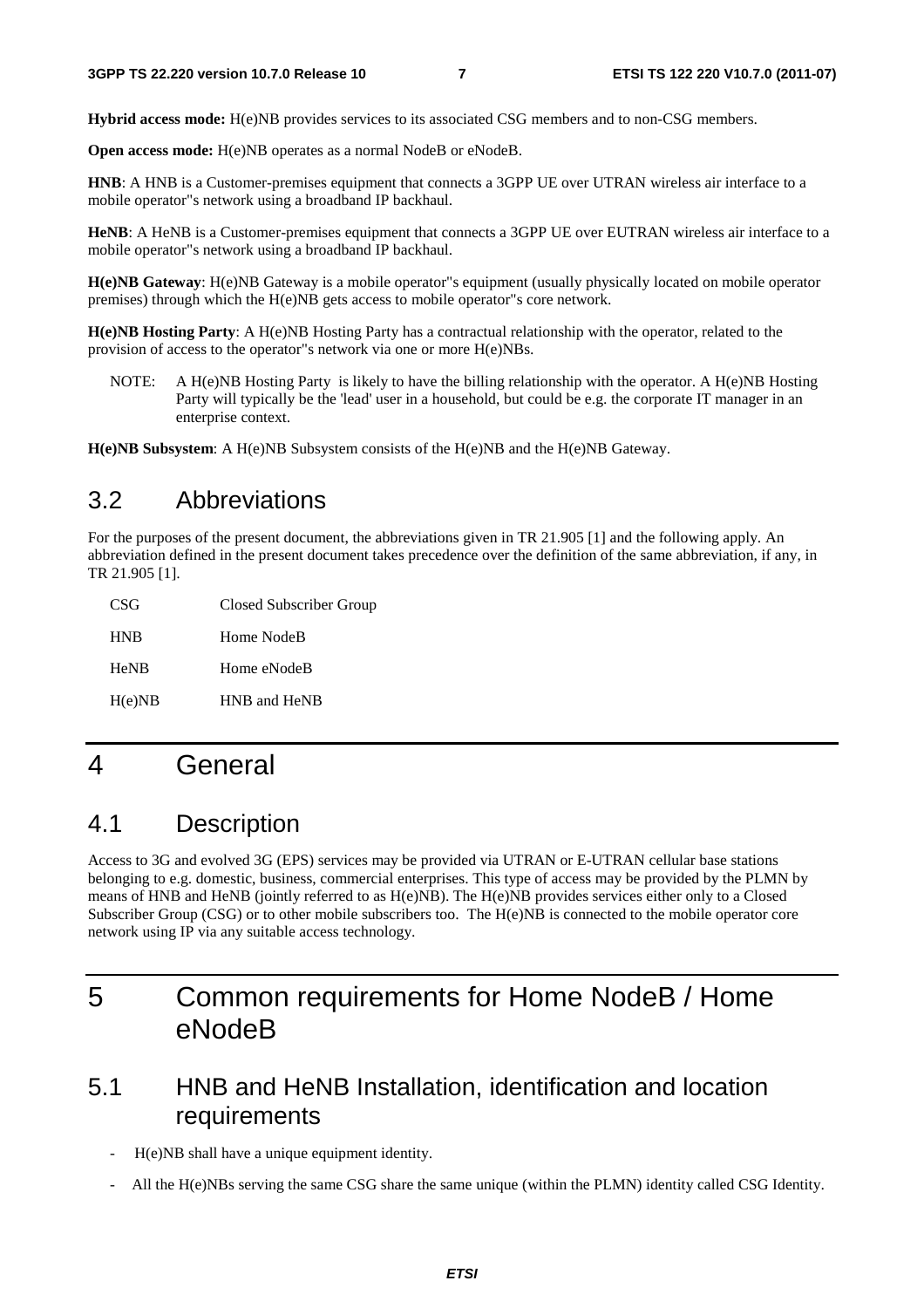- NOTE: CSGs of different PLMNs are considered different, even if the PLMNs are indicated to the UE as "equivalent PLMNs" [10].
- It shall be possible to support at least 125 million CSG Identities within a PLMN of an operator.
- The radio transmitter of a H(e)NB shall not be activated until configured and authorised by the operator.
- When installing, provisioning, configuring or re-configuring an  $H(e)NB$  the operator shall be able to:
	- verify the H(e)NB's identity.
	- obtain the geographical location of the H(e)NB.
- NOTE: The scenario where a H(e)NB is connected to one operator"s network and later changed to another operator"s network is not required.
- The operator shall be able to determine that the  $H(e)NB$  is installed and operated in accordance with all relevant regulatory requirements.
- The operator shall be able to configure the settings of the  $H(e)NB$ . In the case where the  $H(e)NB$  has detrimental impact on the spectrum usage, the H(e)NB can be set to out-of-service by the operator.
- Installation and activation of a new H(e)NB shall require no reconfiguration of the operators network.
- The impact of H(e)NB on the core network should be minimised.

### 5.2 OA&M Requirements

- H(e)NB shall support the automatic discovery of an operator"s management platform.
- It shall be possible to make use of the operator"s management platform to carry out OA&M functions for H(e)NB. The management connection between H(e)NB and the operator's management platform shall be endto-end secure.
- H(e)NB shall support OA&M procedures which allow the operator to remotely configure the H(e)NB, deploy software upgrades, detect and report changes in RF conditions and perform general OA&M tasks. The OA&M procedures shall be as closely aligned as possible with those that are commonly used in broadband access networks such as defined in TR-069 Amendment 2 [5].
- If the connection between  $H(e)NB$  and the rest of the operator network is out of service, then it shall be possible within an operator"s defined time period for the H(e)NB to deactivate the air-interface.

### 5.3 Access Control requirements

#### 5.3.1 General

- Subject to operator and  $H(e)NB$  Hosting Party agreement, the operator shall be able to configure the  $H(e)NB$ with open, hybrid or closed access mode.
- When the  $H(e)NB$  is configured for open access mode, it shall be possible for the  $H(e)NB$  to provide services to subscribers of any PLMN, subject to roaming agreement.
- When the  $H(e)NB$  is configured for hybrid access mode, it shall be possible for the  $H(e)NB$  to provide services to:
	- its associated CSG members, and
	- subscribers of any PLMN not belonging to its associated CSG, subject to roaming agreement.
- When the H(e)NB is configured for closed access mode, only users that belong to its associated CSG shall be able to obtain services.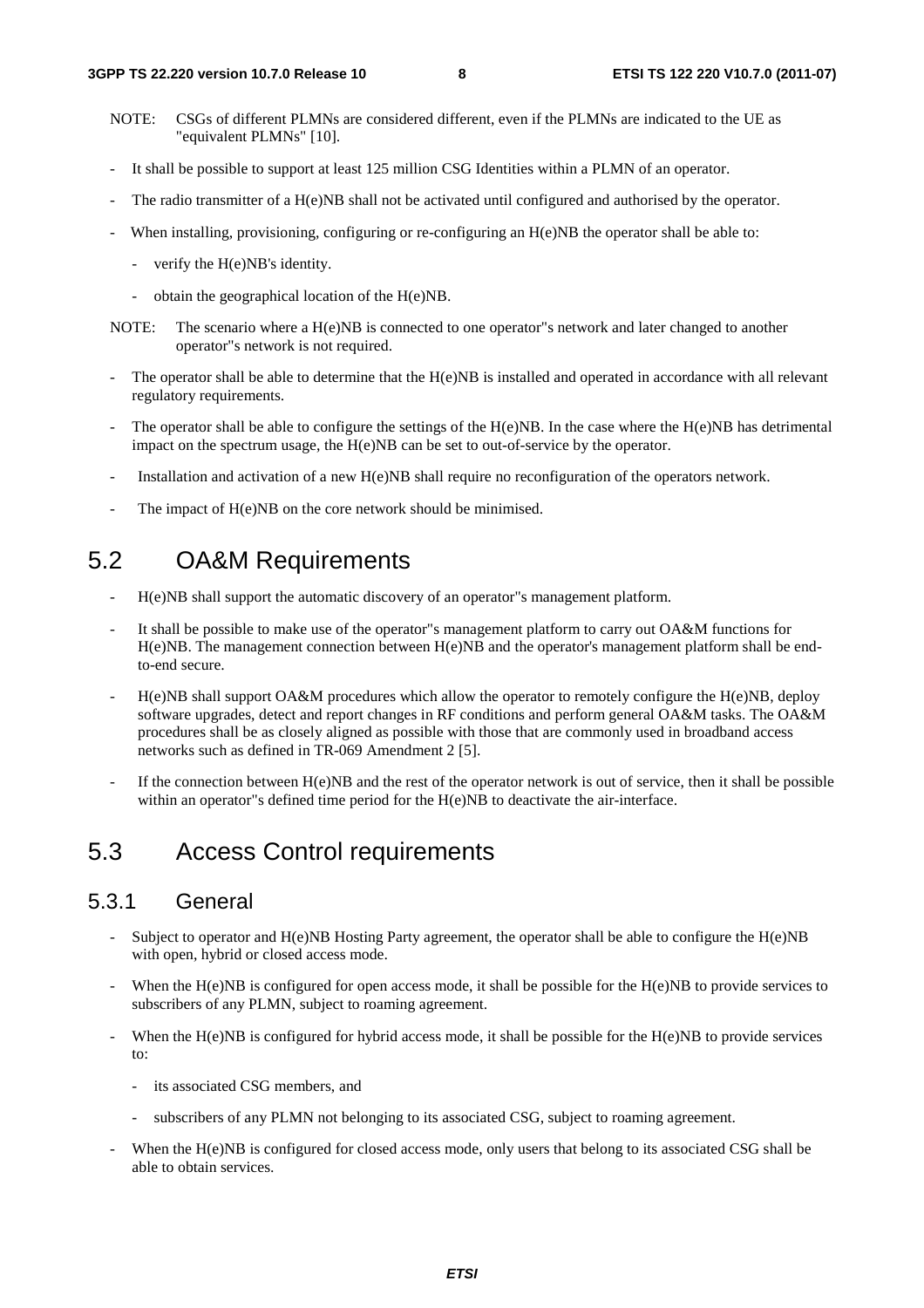- CSG members may include subscriber of any PLMN subject to roaming agreement, defined as HPLMN CSG Roaming.
- The VPLMN may support VPLMN Autonomous CSG Roaming by providing CSG membership to the roaming subscriber without exchanging any CSG specific information with the HPLMN. The VPLMN shall disable VPLMN Autonomous CSG Roaming on a per HPLMN basis if requested by the home operator.

NOTE: VPLMN Autonomous CSG Roaming and HPLMN CSG Roaming can be active in the same VPLMN

The CSG membership granted to the subscriber during his stay in the VPLMN may be retained by the VPLMN (e.g. in case the subscriber moves to another PLMN and subsequently returns to the VPLMN).

#### 5.3.2 Closed Subscriber Group

- The CSG manager shall be able, under the operator supervision, to add, remove and view CSG membership
- NOTE: the interaction of the user with the application that manages the Allowed CSG Lists is out of scope of 3GPP (e.g. Web interface).
- For each subscriber, the network maintains a single CSG list containing the CSG identities that the subscriber is allowed to use.
- The UE shall contain a list of allowed CSG identities (Allowed CSG List). It shall be possible to store the Allowed CSG List in the USIM. When available, the list on the USIM shall be used. It shall be possible for both, the operator and the UE, to modify the Allowed CSG List.
- The UE shall allow the user to introduce new CSGs to the Allowed CSG List by means of manual CSG selection only.
- The UE shall maintain an operator controlled list of allowed CSG identities (Operator CSG list). It shall be possible to store the Operator CSG list in the USIM. When available, the list on the USIM shall be used. It shall be possible for the operator to modify the Operator CSG List.
- The two lists are maintained independently from each other. A change in the Operator CSG list shall not trigger the UE to modify the Allowed CSG list to reflect such change automatically.
- Except during manual CSG selection, all CSG cells belonging to a CSG identity not included in the Allowed CSG List or Operator CSG list shall be considered not suitable by the UE ('not suitable' as specified in TS 25.304 [6] and TS 36.304 [7]).
- Each CSG identity shall be associated to a subscriber group which identifies the subscribers allowed to access the CSG.
- When the subscriber group is updated, the affected UE shall be informed accordingly.
- For temporary members, it shall be possible to limit the period of time during which the subscriber is considered a member of a CSG (granted access rights). It shall be possible to configure a time period for each temporary member.
- The time period shall be configurable by the CSG manager and/or the operator operating the CSG and shall span from 1 decihour to several days. Unlimited membership to the CSG is allowed.
- When a CSG is no longer considered available to provide services, except for emergency calls (i.e. due to time period expiry or removal of the CSG membership), it shall be possible to continue the established communication in another cell not belonging to this CSG.
- In hybrid access mode when services cannot be provided to a CSG member due to a shortage of  $H(e)NB$ resources it shall be possible to continue the established communication of non-CSG members in another cell.
- In hybrid access mode, to minimise the impact on CSG members from established communication of non-CSG members, it shall be possible for the network to allow the data rate of established PS communication of non-CSG members to be reduced.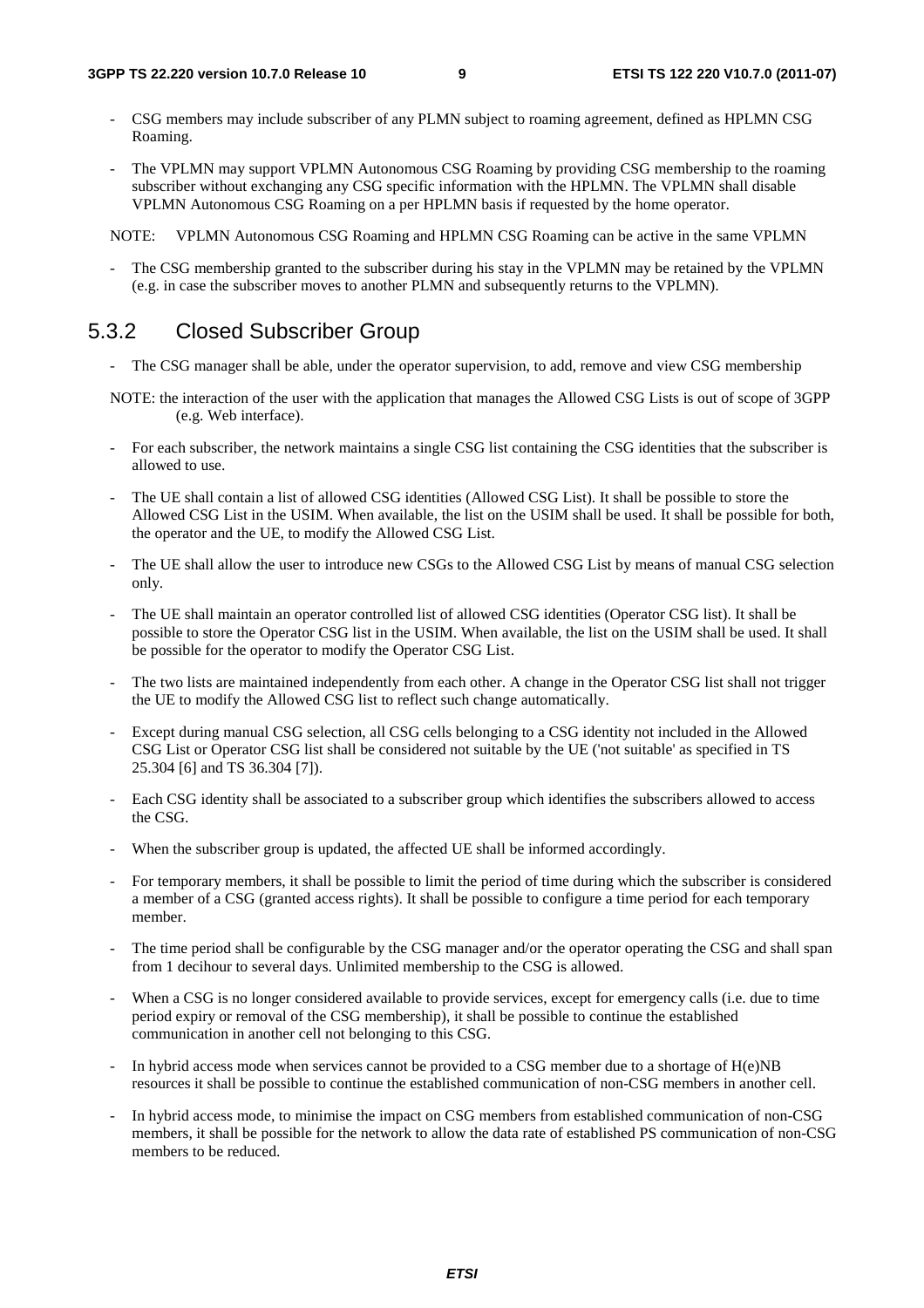## 5.4 Display requirements

### 5.4.1 CSG Type

The CSG Type is an indicator provided by the UE that is configured by the operator.

It shall be possible for the operator to associate a CSG identity in the UE"s Allowed CSG List or the Operator CSG List with a CSG Type. Therefore, it is possible that a CSG identity stored in different UEs may either be associated with the same CSG Type or with different CSG Types.

NOTE: The CSG Type allows, for example, information on the applied billing regime to be given to the user.

- When a UE camps on a cell with a CSG identity that is part of the UE"s Allowed CSG List and or the Operator CSG List has an associated CSG Type, a UE that has a display capability shall provide the user with the associated CSG Type. A UE that does not have a display capability may provide the CSG Type by other means, e.g. voice notification.
- If the CSG Type for a CSG identity has not been configured in the UE, the UE may provide the HNB Name instead. In this case, the user is notified that the UE is providing the HNB Name rather than CSG Type.
- It shall be possible to store the CSG Type in the USIM. As an option, the CSG Type may be stored in the ME. If the CSG Type is present in the USIM, a CSG Type stored in the ME shall be ignored. If the CSG Type is present in the Operator CSG list, a CSG Type present in the Allowed CSG list shall be ignored.
- The CSG Type shall be stored in text and/or graphical format. When the CSG Type has a text component, the CSG Type text length shall not exceed 12 characters in any language.

### 5.4.2 HNB Name

HNB Name is a common name referring to HNB/HeNB as defined in TR 21.905 [1].

- It shall be possible for a CSG cell and for a hybrid cell to broadcast a HNB Name in free text format. The UE may display the HNB Name when camping on the cell where it is broadcasted. The HNB Name, if broadcasted or stored in the UE, shall be available to the user during manual CSG selection. The HNB Name shall be configurable by the operator or the H(e)NB Hosting Party at the discretion of the operator.
- The HNB Name length shall not exceed 48x8 bits.
- NOTE 1: In order to allow the maximum flexibility in the way the HNB Name is configured in any language, UTF-8 coding should be used; this allows a maximum length of 48 characters coded on one byte, 24 characters on two bytes, 16 characters on 3 bytes down to a minimum of 12 characters if all characters are encoded on 4 bytes.
- If available and depending on operator preferences a HNB Name may be stored together with the associated CSG Identity in the UE"s Operator CSG List.
- If available and depending on operator preferences a HNB Name may be stored together with the associated CSG Identity in the UE"s Allowed CSG List.
- A HNB Name present in the Operator CSG list shall take precedence over a HNB Name present in the Allowed CSG list, which in turn shall take precedence over the broadcasted HNB Name.
- NOTE 2: The UE"s Operator CSG List and Allowed CSG List are stored on the USIM or, optionally, in the ME as specified in section 5.3.2.
- NOTE 3: The HNB Name is necessary in order to aid the user in choosing the correct CSG identity when performing a manual CSG identity selection.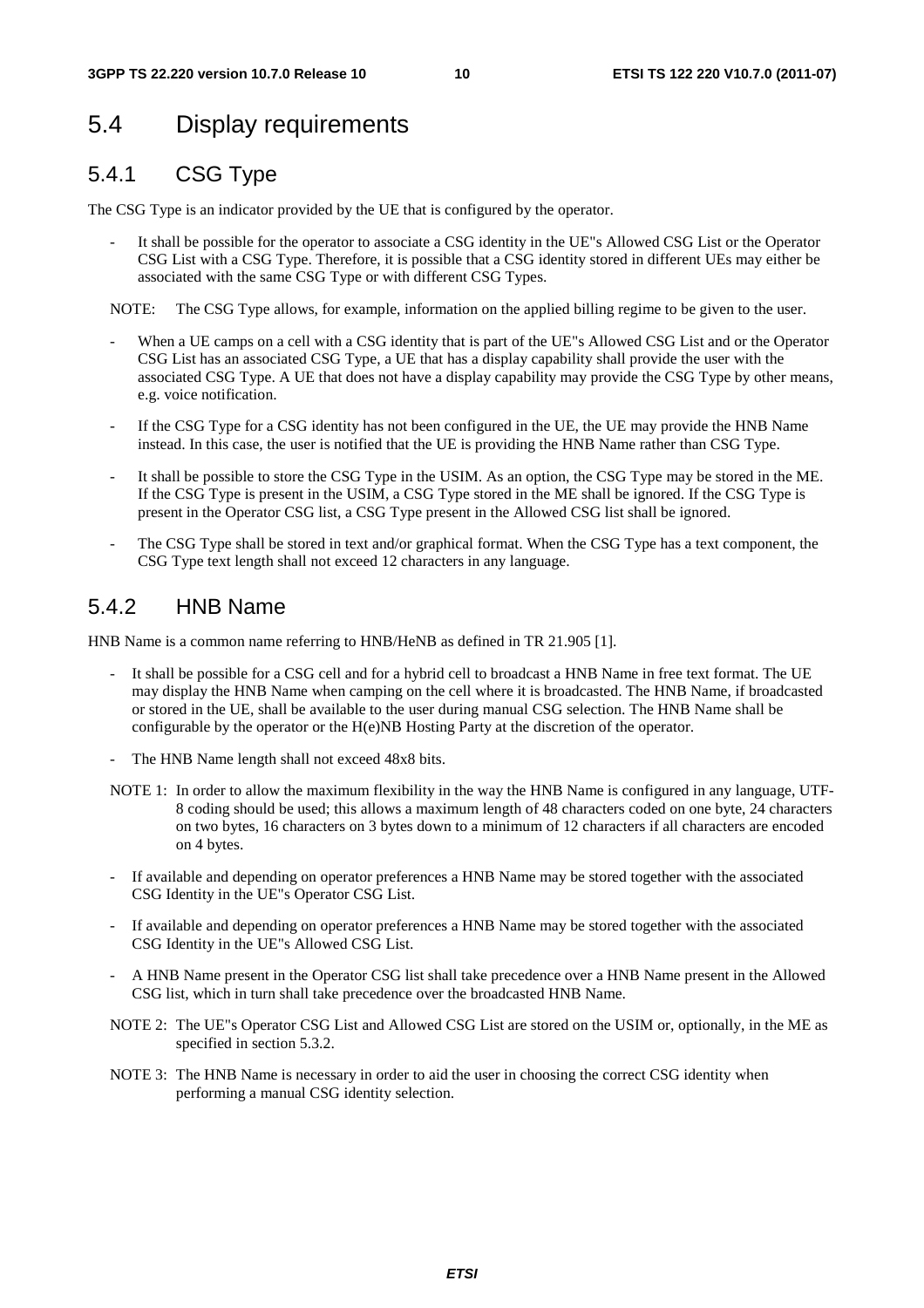### 5.5 Mobility Aspects for Home NodeB and Home eNodeB

#### 5.5.1 PLMN selection

The standard automatic and manual network selection procedures are used to register a UE on a PLMN via a H(e)NB.

#### 5.5.2 Idle-mode operation

In addition to normal cell reselection procedures, the following requirements apply:

- It shall be possible to support idle mode mobility between a  $H(e)NB$  cell and other cells and between  $H(e)NB$ cells.
- A UE in idle mode shall prefer to select a cell whose CSG Identity is in the UE"s Allowed CSG List or in the Operator CSG list, when the cell reselection criteria has been met.

NOTE: All CSG identities on the Allowed CSG list and the Operator CSG list have the same priority.

The cell reselection procedure should not result in excessive power consumption in the UE.

#### 5.5.3 Connected mode operation

- It shall be possible to support service continuity, including handover, between a  $H(e)NB$  cell and other cells and between H(e)NB cells.
- For operational and deployment purposes, handovers between a H(e)NB cell and other cells and between H(e)NB cells should not significantly increase mobility related signalling.
- Data session(s) may be terminated by the network after the UE leaves the H(e)NB coverage area on a per UE basis (e.g. based on subscriber tariff change).

#### 5.5.4 Manual CSG selection

The user shall be able to request the UE to perform a scan for available CSGs. When such request is received the UE shall perform a scan of available CSGs, their CSG Identities and their HNB Names. In the UE display, the available CSGs shall be represented by their associated HNB Names and PLMN Name(s). If the HNB Name is not available, the CSG Identity shall be displayed instead.

An indication shall be given to the user as to which of the available CSGs is contained in the Allowed CSG List or Operator CSG list. The available CSGs shall be displayed in the following order:

- The CSGs, whose CSG Identities are contained in the Allowed CSG list.
- The CSGs, whose CSG Identities are contained in the Operator CSG List.
- Any other CSG, whose CSG Identity is not included in the Allowed CSG List or the Operator CSG list.

The HPLMN shall configure, on a PLMN basis, the UE to display the available CSGs so that either:

- all CSGs are displayed, or
- only CSGs in the Operator CSG List are displayed.
- NOTE: It is assumed that OMA DM/OTA will be used by the HPLMN to configure the ME/USIM

By default, the UE shall display all available CSGs for any PLMN, unless the UE has been configured by the HPLMN, for a specific PLMN, to display only CSGs in the Operator CSG List that are available.

When the user selects an entry in the list, the UE shall reselect any of the available cells with the CSG chosen by the user.

The UE shall attempt to register to the PLMN.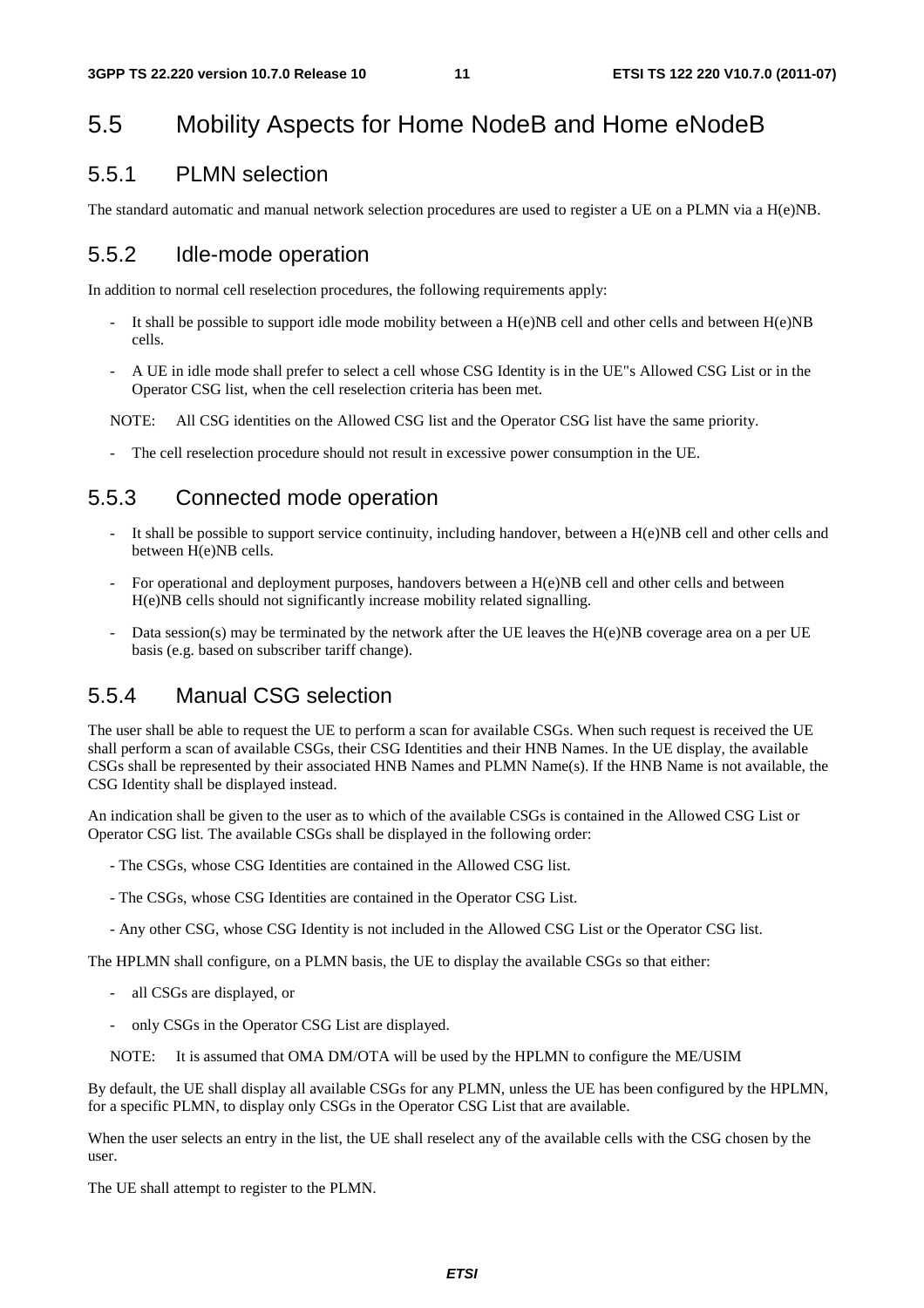If the registration attempt is accepted, the UE shall add the CSG identity to the Allowed CSG list unless the cell is a hybrid cell or the identity is already present in the list.

If the registration attempt is accepted and the UE is allowed to add the CSG identity to the Allowed CSG list then the UE may add the broadcasted HNB Name to the Allowed CSG list.

If the registration attempt is rejected and the CSG entry is in the Allowed CSG list, that CSG and the associated HNB Name shall be removed from the Allowed CSG list.

In addition, when the user manually selects a CSG in a PLMN, which is different from the last registered PLMN, the following behaviour applies:

- The UE shall enter into Manual PLMN Selection state.
- The UE shall attempt to register to the PLMN. This PLMN shall not be stored as the Last Registered PLMN.
- When the UE is no longer in the service area of the CSG the UE shall return to the previous PLMN Selection state.

### 5.6 Services support

#### 5.6.1 General

- Subject to availability of network resources there shall be no difference in the user experience when using the PLMN provided services via H(e)NB or via NodeB/eNodeB (NB/eNB).
- Depending on operator preferences and in compliance with regulatory requirements ETWS and PWS [9] shall be supported.
- Any additional registration and paging load as a result of H(e)NB deployment shall be minimized.
- Deployment of H(e)NBs and NB/eNBs on the same spectrum should not degrade the performance of UEs receiving service from NB/eNBs.
- Deployment of H(e)NBs and NB/eNBs on the same spectrum should not degrade the NB/eNB"s coverage and capacity.

#### 5.6.2 Emergency services

- H(e)NB shall support emergency calls for both CSG and non CSG members as specified in TS 22.101 [4].
- It shall be possible for the operator to provide location information of the UE attempting an emergency call over a H(e)NB. The location information shall be sufficiently accurate to comply with the regulatory requirements that apply to the area where the  $H(e)NB$  is deployed.

#### 5.6.3 IMS Interworking

The operator can provide CS-to-IMS interworking as specified in the IMS Centralized Services clause of TS 22.101 [4].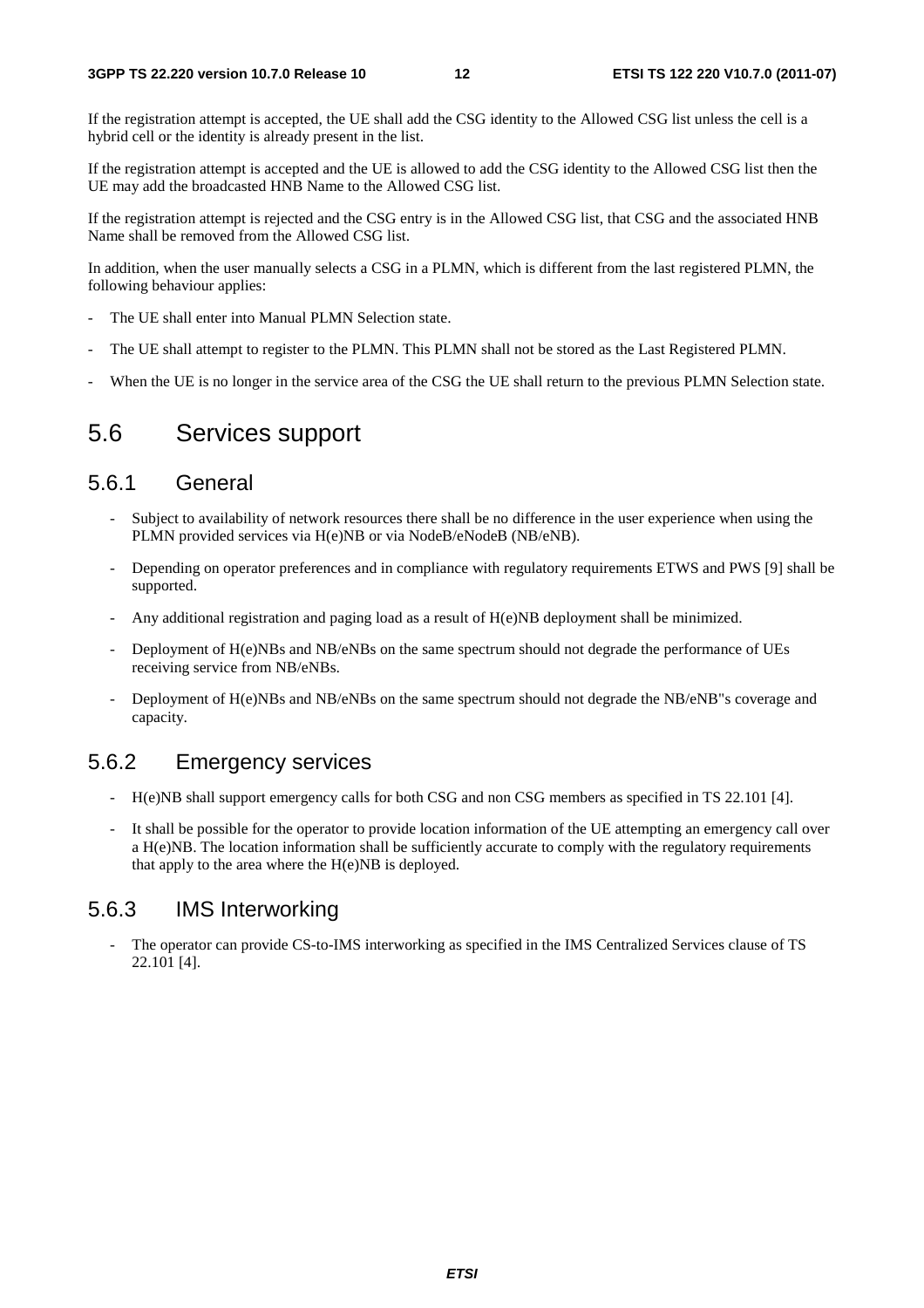### 5.7 Local IP Access (LIPA)

#### 5.7.1 Description

Local IP Access provides access for IP capable UEs connected via a H(e)NB (i.e. using H(e)NB radio access) to other IP capable entities in the same residential/enterprise IP network. Data traffic for Local IP Access is expected to not traverse the mobile operator"s network except mobile operator network components in the residential/enterprise premises. Signaling traffic will continue to traverse the mobile operator network. The residential/enterprise IP network itself and the entities within that network are not within the scope of 3GPP standardisation.

NOTE: It is not precluded that a small amount of data traffic for Local IP Access (e.g. user packets that trigger paging) be forwarded via the mobile operator's network, provided there is a trust relationship between the H(e)NB hosting party and the mobile operator.





scope of Local IP access

#### 5.7.2 General requirements

A H(e)NB subsystem shall be able to support Local IP Access in order to provide access for IP capable UEs connected via a H(e)NB subsystem (i.e. using H(e)NB radio access) to other IP capable entities in the same residential/enterprise IP network.

- Simultaneous access from a UE to the mobile operator"s core network and Local IP Access to a residential/enterprise IP network shall be supported.
- Subject to regulatory requirements, Local IP Access traffic shall be routable only between the UE, H(e)NB and other entities within the residential/enterprise IP network.
- A UE shall have a valid subscription with the mobile operator in order to use Local IP Access.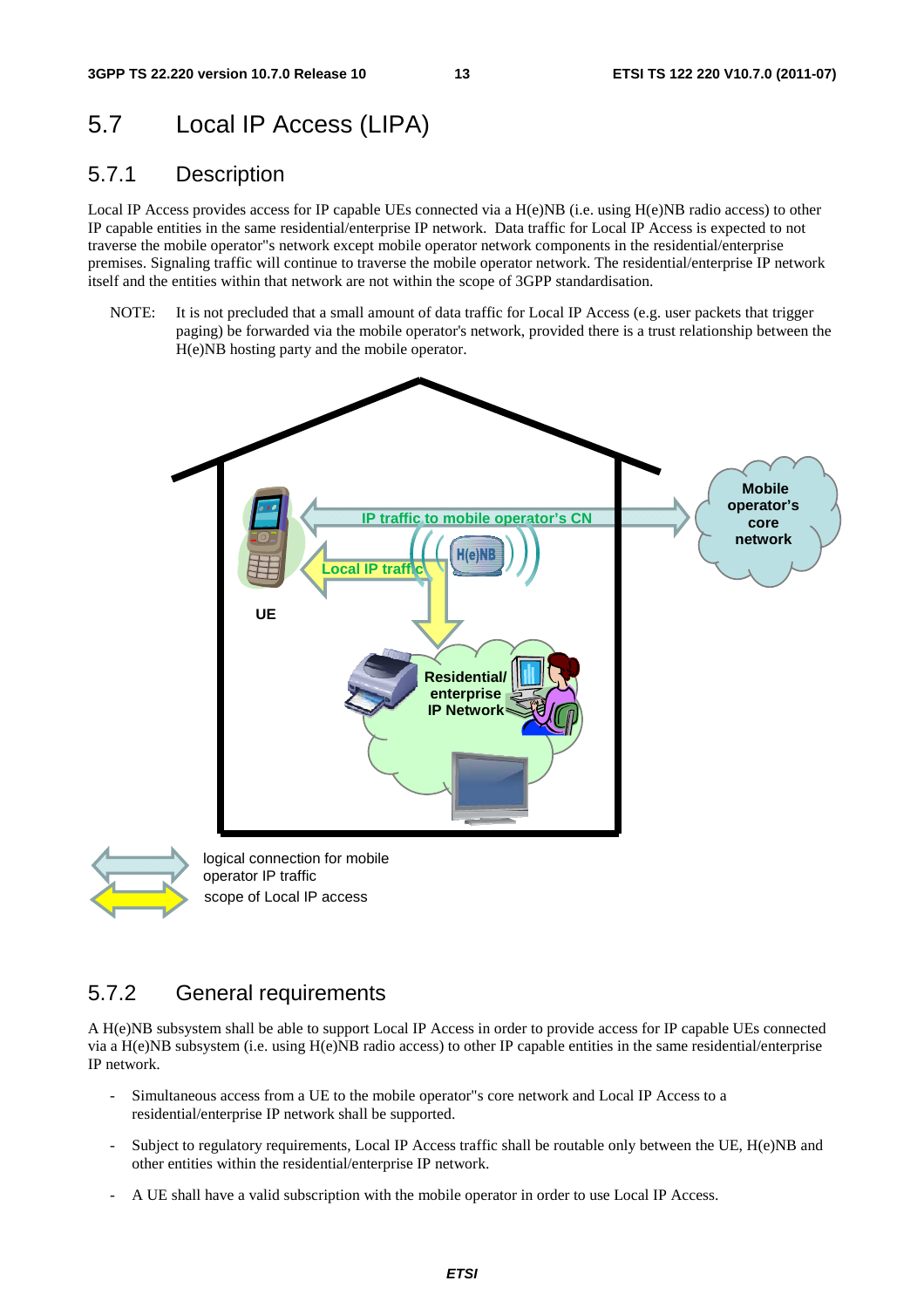- A UE shall be able to use Local IP Access in a visited network subject to roaming agreement between mobile operators.
- The HPLMN shall be able to enable/disable LIPA usage when the UE roams to particular VPLMNs.
- Local IP Access shall not affect services running in parallel for the same UE.
- Pre-Rel 10 UEs should be able to use Local IP Access.
- The user may be notified when a  $H(e)NB$  provides access to a residential/enterprise IP network
- A UE using Local IP Access shall be contactable by another IP endpoint in the same residential/enterprise IP network via Local IP Access.
- The operator shall be able to configure the network to support connection request from a UE so that a LIPA connection is used when the UE is located within the residential/enterprise IP network, and a regular connection via the Core Network is used otherwise.
- The mobile operator shall be able to configure the  $H(e)NB$  to enable/disable Local IP Access.
- The mobile operator shall be able to enable/disable Local IP Access per user subscription per CSG.
- The H(e)NB Hosting Party, within the limits set by the mobile operator, shall be able enable/disable Local IP Access per H(e)NB.
- The H(e)NB subsystem shall allow the mobile operator to make traffic and signalling performance measurements related to Local IP Access for each user and for the H(e)NB.
- The H(e)NB subsystem shall allow the mobile operator to collect fault management information related to Local IP Access for each H(e)NB.
- NOTE: It is possible for the H(e)NB Hosting Party to use additional access control mechanisms (e.g. using a password) to restrict access of UEs to the residential/corporate IP network. However, such additional access control is out of scope of 3GPP standardisation.
- Local IP Access shall not compromise the security of the mobile operator"s network.

### 5.8 Managed Remote Access to home based network

- The H(e)NB may support remote access for a CSG member to the home based network from a UE via a PLMN in order to provide access to IP capable devices connected to the home based network.
- It shall be possible to restrict the access to the home based network on per-subscriber basis (e.g. some subscribers may have managed access to their home network and others may not).

### 5.9 Void

#### 5.10 UICC and H(e)NB

Optionally, the H(e)NB may support identification and authentication of the H(e)NB Hosting Party by means of a UICC-based application.

This application may also contain information for the initial provisioning (e.g. the O&M system contact).

If the H(e)NB supports the H(e)NB Hosting Party application,

The H(e)NB shall support the use of the operator"s UICC application management platform to configure the Hosting Party application.

Note: UICC application management is specified in 3GPP TS 31.115 [11] and 3GPP TS 31.116 [12].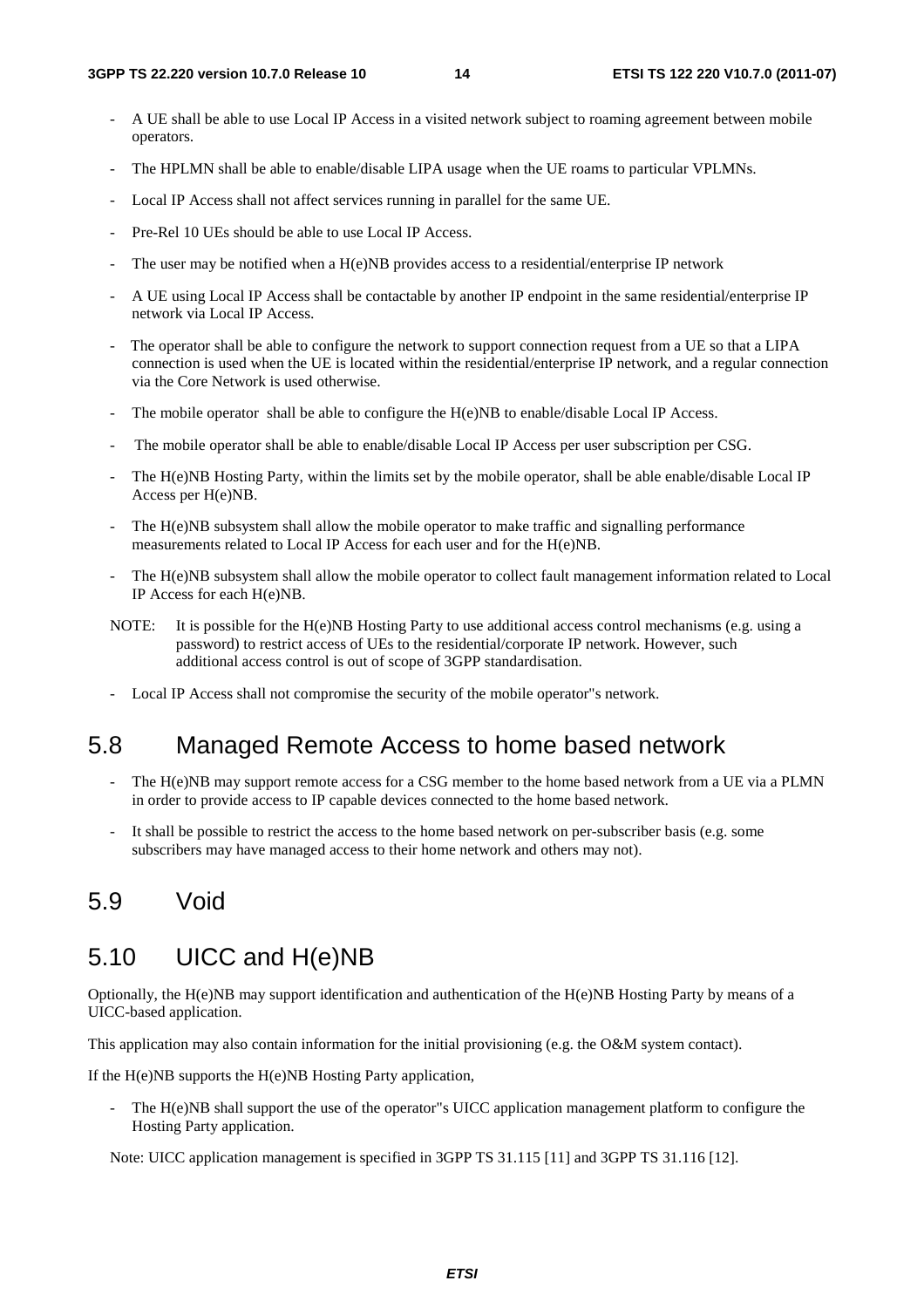- 5.11 Void
- 5.11.1 Void
- 5.11.2 Void

## 6 Requirements for Home NodeB

#### 6.1 Access Control

- It shall be possible to control access (i.e. accept and reject connection requests) of pre-Release 8 UEs.

NOTE: Such mechanisms may be different for those used to access control a Release 8 UE.

- The operation of a HNB shall not adversely impact the performances of a pre-Release 8 UEs operating in the area where the HNB is active and vice versa.
- The total bandwidth from the HNB towards the network for 4 simultaneous TS11 or TS12, including signalling and overhead, shall not exceed 200 kbps

### 6.2 Void

### 7 Requirements for Home eNodeB

### 7.1 Services support

#### 7.1.1 Television Service

- It shall be possible to support Television services [3].
- If Television service is supported, it shall be possible for an operator to configure the MBMS Television service so that the typical switching time between different content streams, from the end user's perspective, does not exceed 2 seconds [3].

### 8 Quality of Service

#### 8.1 General

Subject to agreement between the mobile operator and the broadband access provider, it shall be possible to request resources from the broadband IP backhaul for the QoS treatment for sessions traversing the  $H(e)NB$ subsystem.

### 8.2 Admission Control

- The network shall be able to perform admission control based on the available H(e)NB backhaul resource.
- The network shall be able to set different criteria for admission control in a hybrid cell for CSG and non-CSG members.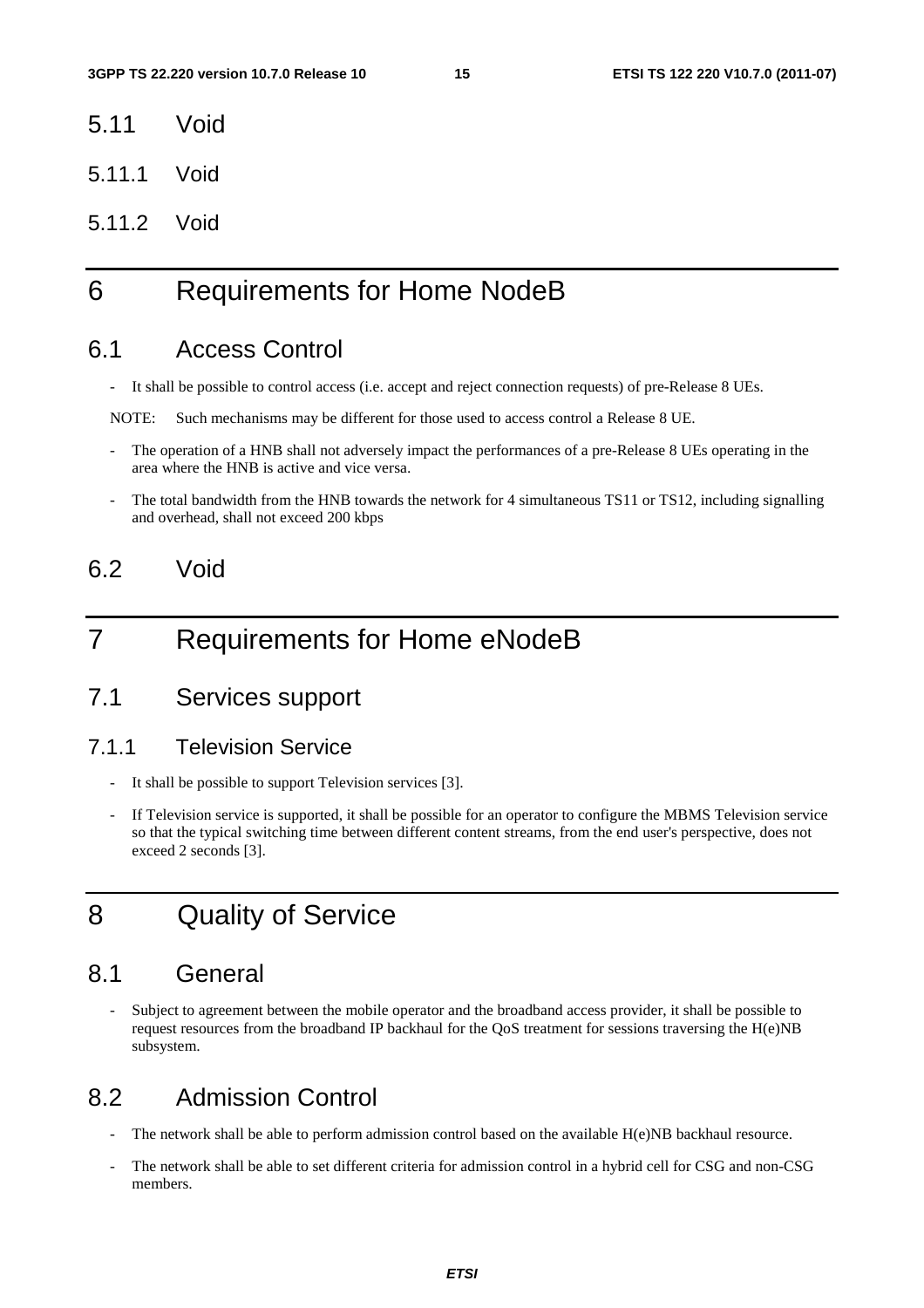## 9 Security and privacy

### 9.1 General

- The use of H(e)NB shall not compromise the security of any PLMN or broadband access network.

### 9.2 Security Requirements

- The H(e)NB shall provide a high level of security, equivalent or better than Rel-8 3GPP systems.
- Security policy shall be under the control of the H(e)NB network operator.
- The H(e)NB shall not impact the security of the UE.

### 9.3 Privacy

- The H(e)NB shall not compromise user privacy for UEs that are using the H(e)NB, including communication confidentiality, location privacy and identity protection.

## 10 Charging Aspects

NOTE: Refer to charging requirements in TS 22.115 [8]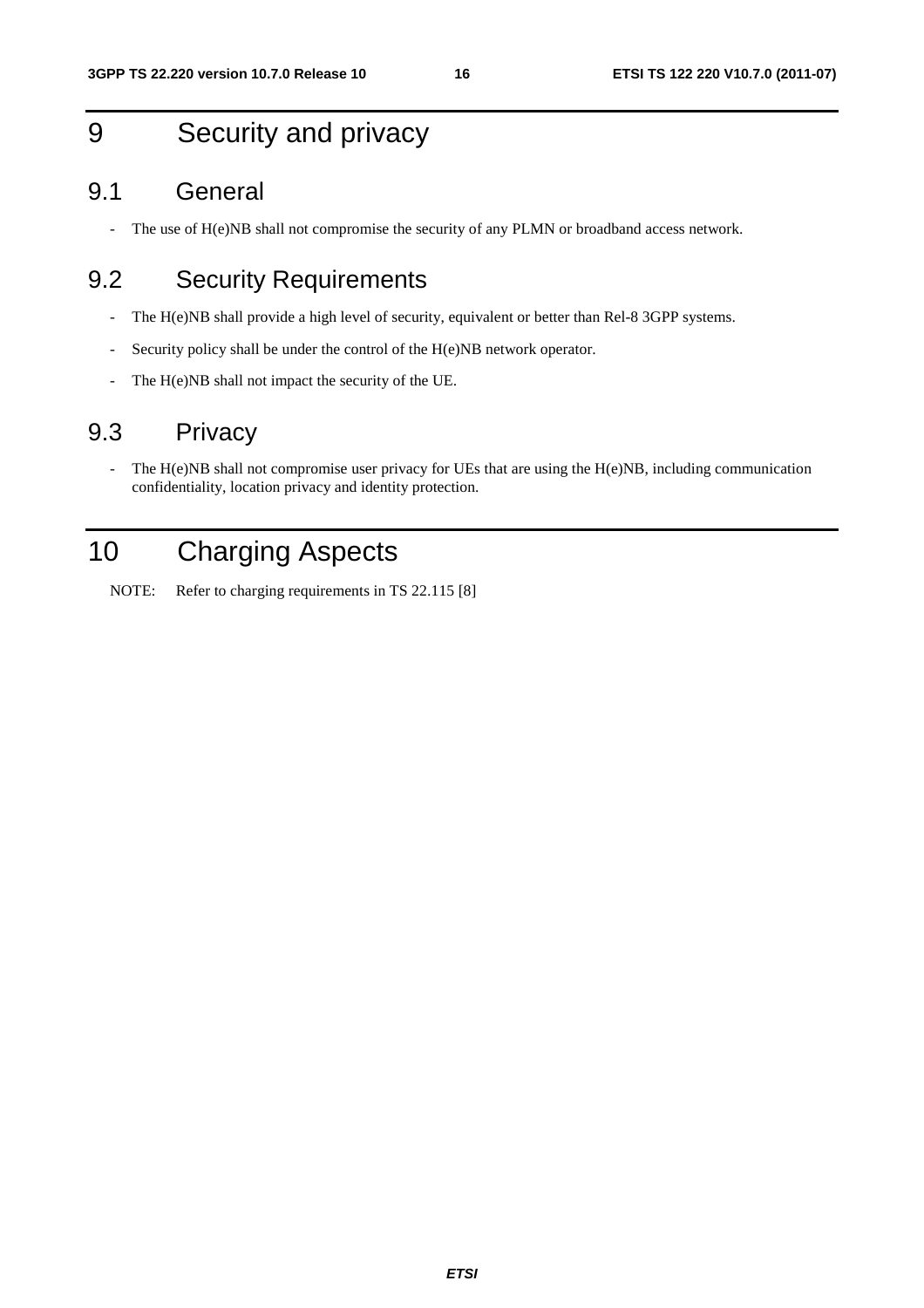## Annex A (informative): Use cases

These use cases do not imply any requirement beyond that which is contained in the normative part of this TS.

#### **Usecase-1: H(e)NB Mobility**

User A connects to the H(e)NB via mobile device. User A should be able to move around within the H(e)NB coverage in the home or enterprise. User should also be able to invoke additional services based on user policy and operator policy.

#### **Usecase-2: H(e)NB Guest Users**

User A and User B are subscribers of Operator 1 and Operator 2 respectively. User A visits User B in his home and User B allows User A to use H(e)NB in User B"s home. User A should be able to access all the services he is subscribed to from Operator 1 based on the policies set by User B and operator 2. Operator 1 and Operator 2 have roaming agreement.

#### **Usecase-3: HNB/HeNB – NB/eNB Handovers**

User A subcribes to cellular services of Operator 1 and is authorised to access a HNB/HeNB from same or other operator. User A starts service in the H(e)NB coverage and continues moving into a cellular network. Similarly User A starts service in cellular network and continues moving into H(e)NB coverage. User A does not see any impact on services due to mobility in both cases.

#### **Usecase-4: Access to Home based services**

User A connects to the H(e)NB via mobile device. User A should be able to access home based services (e.g. local digital media servers and digital media players) from the mobile device. Other users may access the home based services subject to H(e)NB Hosting Party policies.

#### **Usecase-5: Media Transfer**

User A connects to the H(e)NB via mobile device. User A starts viewing video streaming service on the mobile device. User A then wants to continue viewing the video on a different screen for better viewing. User A should be able to transfer the session to a high-definition TV or PC connected via broadband connection. User A should also be able to transfer the session from the TV or PC to a mobile device and continue the session in the H(e)NB coverage and also in the cellular network.

#### **Usecase-6: IMS capable HNB used for coverage purposes**

In this scenario, the reason for an operator to introduce IMS capable HNB is to offload voice traffic from his existing CS core network to IMS. However, as in this scenario the usage of 'legacy' services (e.g. CS Fax) is still assumed - only the utilization of network resources is to be changed - it is requested that IMS capable HNB provides all the services/ capabilities that are provided through regular Node B from the beginning.

#### **Usecase-7: IMS capable HNB for a new business model**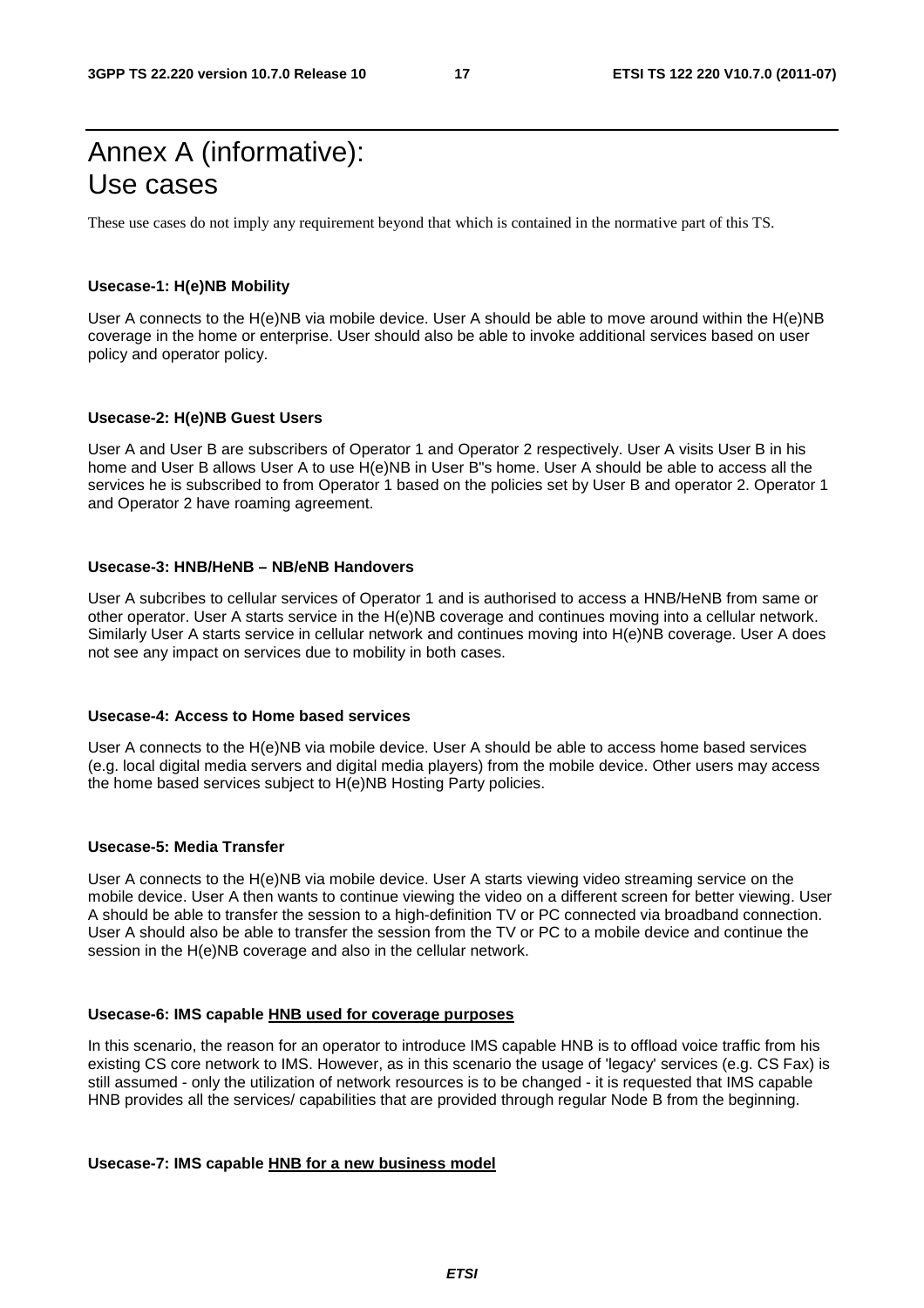This scenario starts with a view that HNB is located in the user"s residence and the UE is the preferred equipment to interact with home services/ applications. New business can be expected there. In this scenario, some of the CS services/ capabilities that are provided through regular Node B might not be needed or might be provided in a later step if the operator could instead offer attractive new services under IMS capable HNB only.

#### **Usecase-8: IMS capable HNB for Green field operator**

This scenario expects new players to get into the mobile market. In this scenario, they would aim to deploy cost efficient and future proof infrastructure, i.e. no CS domain but IMS/PS domain only, regardless of whether or not UEs have IMS client on them.

#### **Usecase-9: Hybrid access mode**

In order to improve the coverage in a shopping mall, H(e)NBs are deployed. The shopping mall owner may have been provided a special deal by the network operator where the employees of the shopping mall will get preferential charging rates and priority access when accessing services via these H(e)NBs. In exchange, the shopping mall owner allows the public to use the H(e)NBs to access the normal network operator services. The H(e)NB Hosting Party should not need to manage the public access and the public should not need to do anything special in order to get services on the H(e)NB.

#### **Use case-10: Open access mode**

Typically to enhance coverage or capacity of an operator"s public network, for example in railway stations, airports, stadiums, etc, taking benefit of the H(e)NBs additional functionality (e.g. uncoordinated deployment).

#### **Usecase-11: HNB interacts with Home network**

User A connects with his UE (possibly a pre-Rel 9 UE) to the HNB with IMS Interworking and Local IP Access to the home network capabilities. The home network accommodates home network devices (Intercom, Door lock, Network radio, Photo server, etc.) and the HNB. User A should be able to communicate with a visitor at Intercom via the mobile device.

#### **Usecase-12: HNB interacts with IP-PABX**

User A connects with his UE (possibly a pre-Rel 9 UE) to a HNB with IMS Interworking and Local IP Access to the home network capabilities at an office. The HNB might be deployed and interconnect with an enterprise extension telephone system (e.g. SIP based PABX). User A should be able to make/receive an extension call to/from fixed line UE under SIP based PABX. In addition, User A with the mobile device and User B with computers should be able to access a common groupware server at the office and share the same information such as schedule, emails, etc.

#### **Usecase-13: Electronic customer guide in shopping centre, using Local IP access**

A department store or shopping centre provides electronic shopping guide. When user A enters into a shopping centre where a shopping centre H(e)NB is installed, an invitation indication shows up on his mobile device which he accepts. This allows him access to the centre"s H(e)NB. Subsequently, he accesses the centre"s customer service server, which is only accessible through the H(e)NB where he uploads his shopping list. The customer service server responds a list of sale items of similar nature. He accepts or declines the various choices and the final shopping list is downloaded to his UE. While user A is waiting, User A watches free TV show or advertisement provided through the H(e)NB for the shop customer. While in the shopping centre the user has simultaneous access to operator"s and local shopping centre services.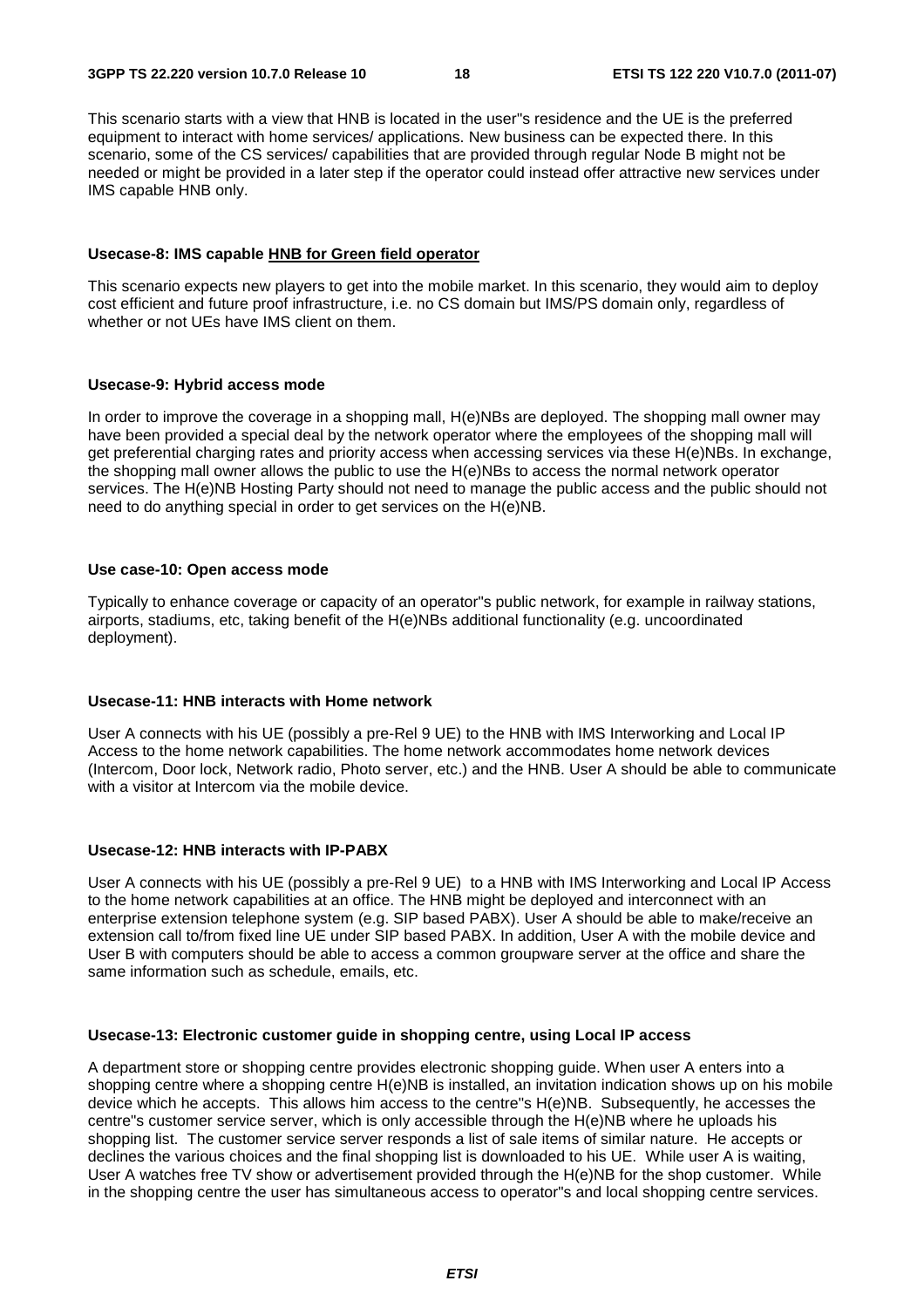#### **Usecase-14: Local IP Access**

The user has the subscription through home operator H. The user is served by the home operator H. The UE obtains IP connectivity in both a local gateway to obtain local connectivity for IMS services (e.g. as in local IP access or for enterprise scenarios with call to other terminals in the PABX area) and to a home gateway (as in normal connectivity for IMS services). For IMS sessions to be routed to e.g. remote terminals, the traffic is sent through the connectivity with the home gateway, whereas for IMS session that can be routed locally (e.g. based on local phone number), the traffic is sent through the connectivity with the local gateway through the local IP access. Whether the UE routes a specific IMS session through the local access or the home gateway can be controlled on a per session basis. Also, the UE may obtain local connectivity by default (e.g. based on static configuration by the operator) or dynamically based on indication by the IMS server.

#### **Usecase-15:**

Subscriber A from Network A owns HNB/HeNB A because of no macro network coverage . Guest user B from Network B visits subscriber A"s house. Subscriber A wants to allow guest user B access to HNB/HeNB A while the guest user B is visiting.

#### **Usecase-16:**

Corporation A has sites in country A, B and C. Corporation A has employees from country A and B. Employees in country A are from Operator AA and AB. Employees in country B are from Operator B. Corporation A has HNB/HeNB in country A from Operator AA and country B from Operator B. Employees from country A and B are allowed access to HNB/HeNBs in country A and B.

#### **Usecase-17: Content-sharing services in the residential IP network**

During a trip to the zoo Alice has taken several pictures and has recorded a video clip on her UE. After returning home her UE connects to the H(e)NB in the home and accesses the residential IP network. The local devices (video, printer, ..) are automatically discovered by the UE. Alice views the videos on her video player, prints photos on her printer, uploads her media onto media server, and downloads media for her next outing.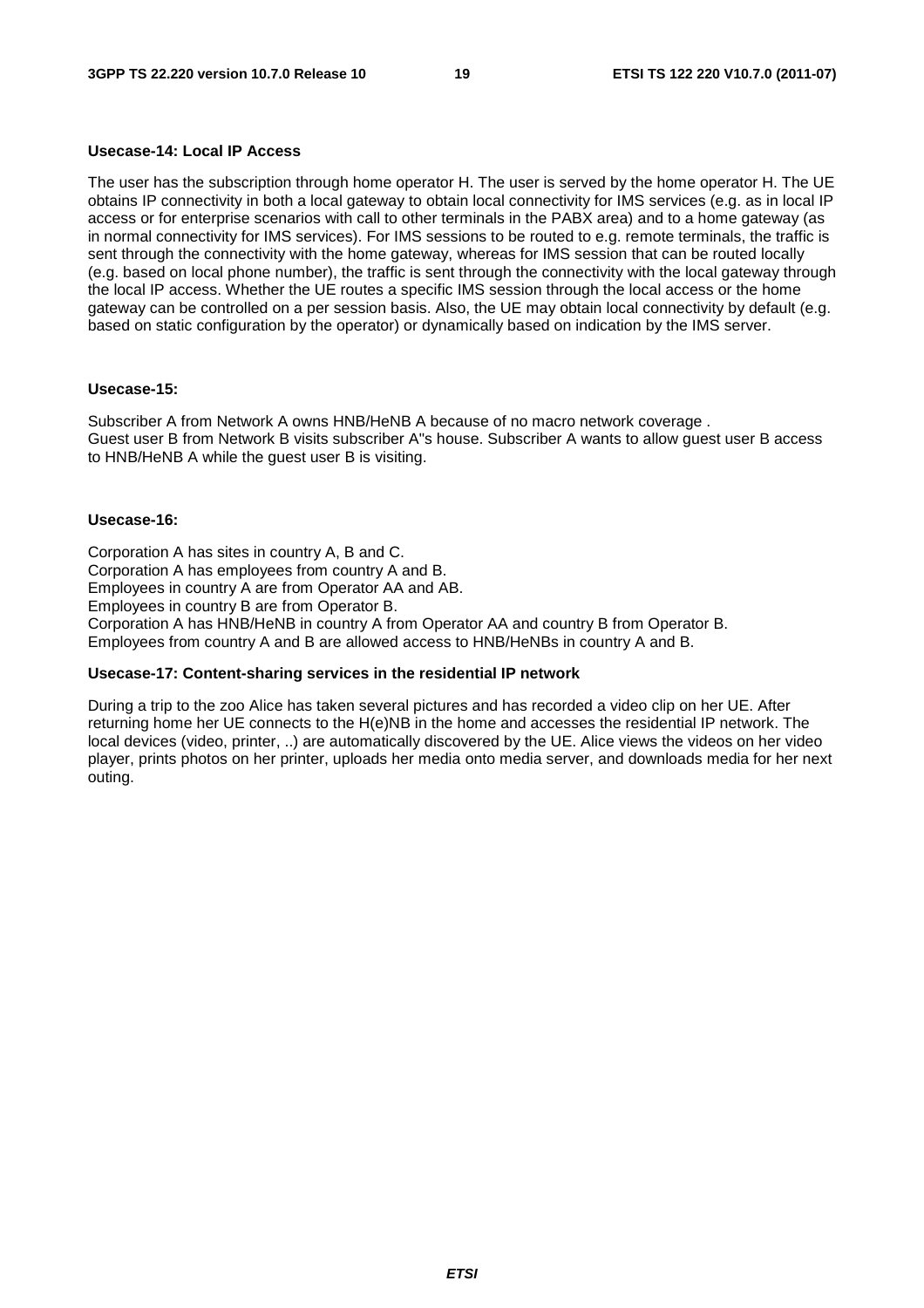## Annex B (informative): Clarification of H(e)NB Access Modes

Table B.1 illustrates the different H(e)NB Access Modes and what access is allowed for UEs of any release depending on whether the UE is allowed access to the CSG.

In Table B.1 'Access' means 'Access to services'.

'Preferential access' means the user will get preferential access to the cell.

|                              | <b>H(e)NB Access Mode</b> |           |                            |  |  |  |  |
|------------------------------|---------------------------|-----------|----------------------------|--|--|--|--|
|                              | Open                      | Closed    | <b>Hybrid</b>              |  |  |  |  |
| UE allowed access to CSG     | Access                    | Access    | <b>Preferential Access</b> |  |  |  |  |
| UE not allowed access to CSG | Access                    | No Access | Access                     |  |  |  |  |

| Table B.1: H(e)NB access for UEs of any release |  |  |  |
|-------------------------------------------------|--|--|--|
|-------------------------------------------------|--|--|--|

NOTE: Pre Release 8 UEs can only access HNBs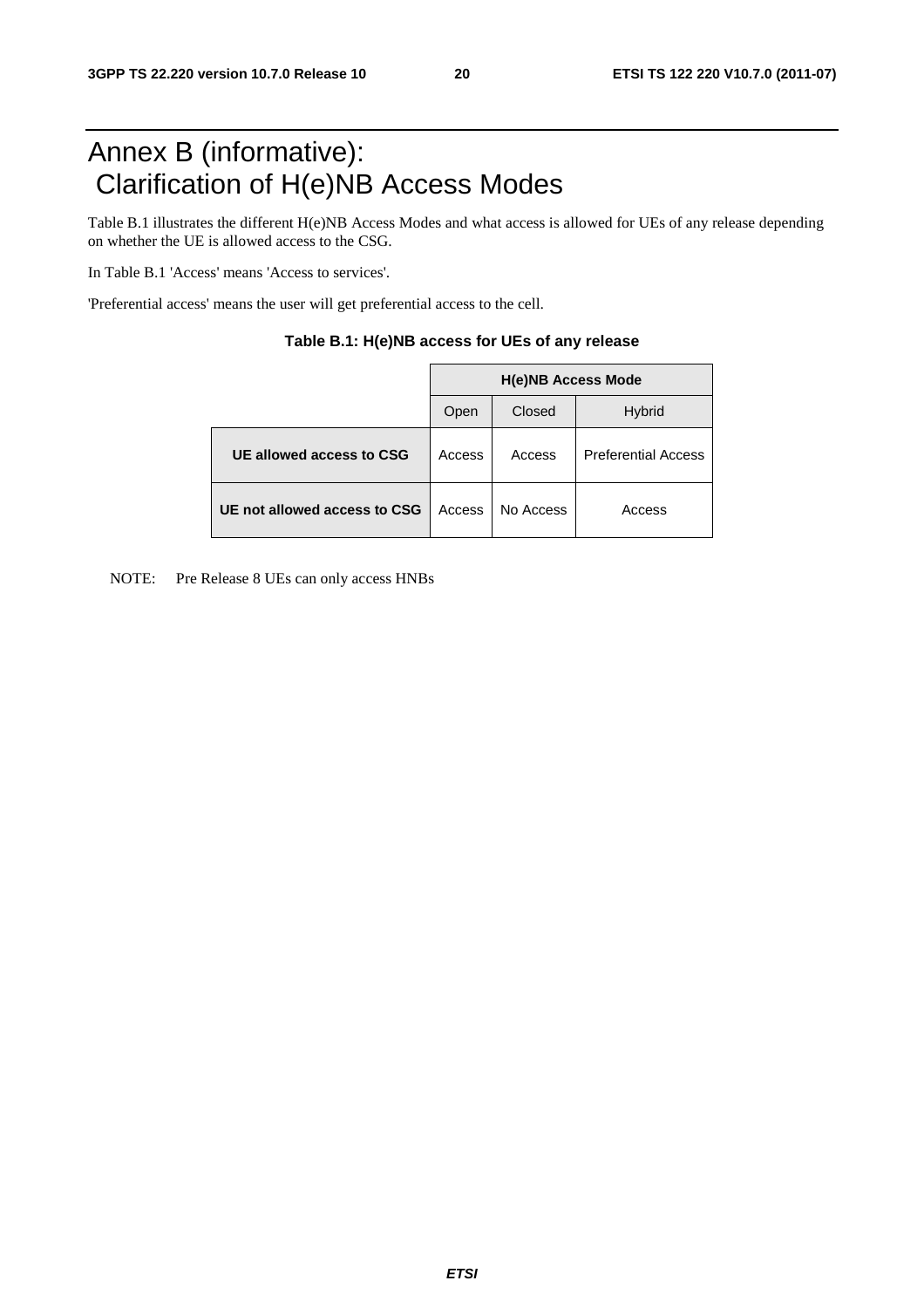## Annex C (informative): Overview of identifiers and names.

| item                            | used for                                                                                | associated with                                                                                | <i>permanently stored in</i>                                                                                                                                                                 | distribution method                                                                                                                                                                                                                                                                                                                                      | displayed to user                    | comment                                                                                                                                            |
|---------------------------------|-----------------------------------------------------------------------------------------|------------------------------------------------------------------------------------------------|----------------------------------------------------------------------------------------------------------------------------------------------------------------------------------------------|----------------------------------------------------------------------------------------------------------------------------------------------------------------------------------------------------------------------------------------------------------------------------------------------------------------------------------------------------------|--------------------------------------|----------------------------------------------------------------------------------------------------------------------------------------------------|
| H(e)NB<br>equipment<br>identity | administrative<br>purposes                                                              | H(e)NB (physical<br>entity)                                                                    | H(e)NB<br>$\bullet$<br>administration<br>database of the operator                                                                                                                            | O&M procedures                                                                                                                                                                                                                                                                                                                                           | NO                                   | not known to UE,<br>therefore not useable by<br>UE to identify a<br>H(e)NB                                                                         |
| CSG<br>identity                 | automatic and<br>$\bullet$<br>manual CSG<br>selection<br>access control<br>to CSG cells | $\bullet$ a CSG, i.e.<br>a group of users<br>(UEs).<br>• One or More<br>H(e)NBs<br>(CSG cells) | H(e)NB<br>$\bullet$<br>administration<br>database of the operator<br>Allowed CSG List<br>$\bullet$<br>in the UE if user (UE)<br>is member of CSG<br>(USIM entry takes<br>precedence over ME) | provided by O&M<br>to $H(e)NBs$<br>provided by home<br>PLMN to UEs (the<br>Home PLMN and<br>Visited PLMN should<br>synchronize this<br>information)<br>Provided<br>$\Omega$<br>to the UE<br>by OMA<br>DM when<br>stored in<br>the ME,<br>Provided<br>$\circ$<br>to the UE<br>by OTA<br>when<br>stored in<br>the USIM<br>Provided to UE<br>via manual CSG | YES, if HNB Name<br>is not available | A CSG identity is<br>unique within a PLMN.<br>In the UE a CSG ID,<br>together with a network<br>identifier, identifies a<br>CSG globally uniquely. |

### **Table C.1: Overview of identifiers and names**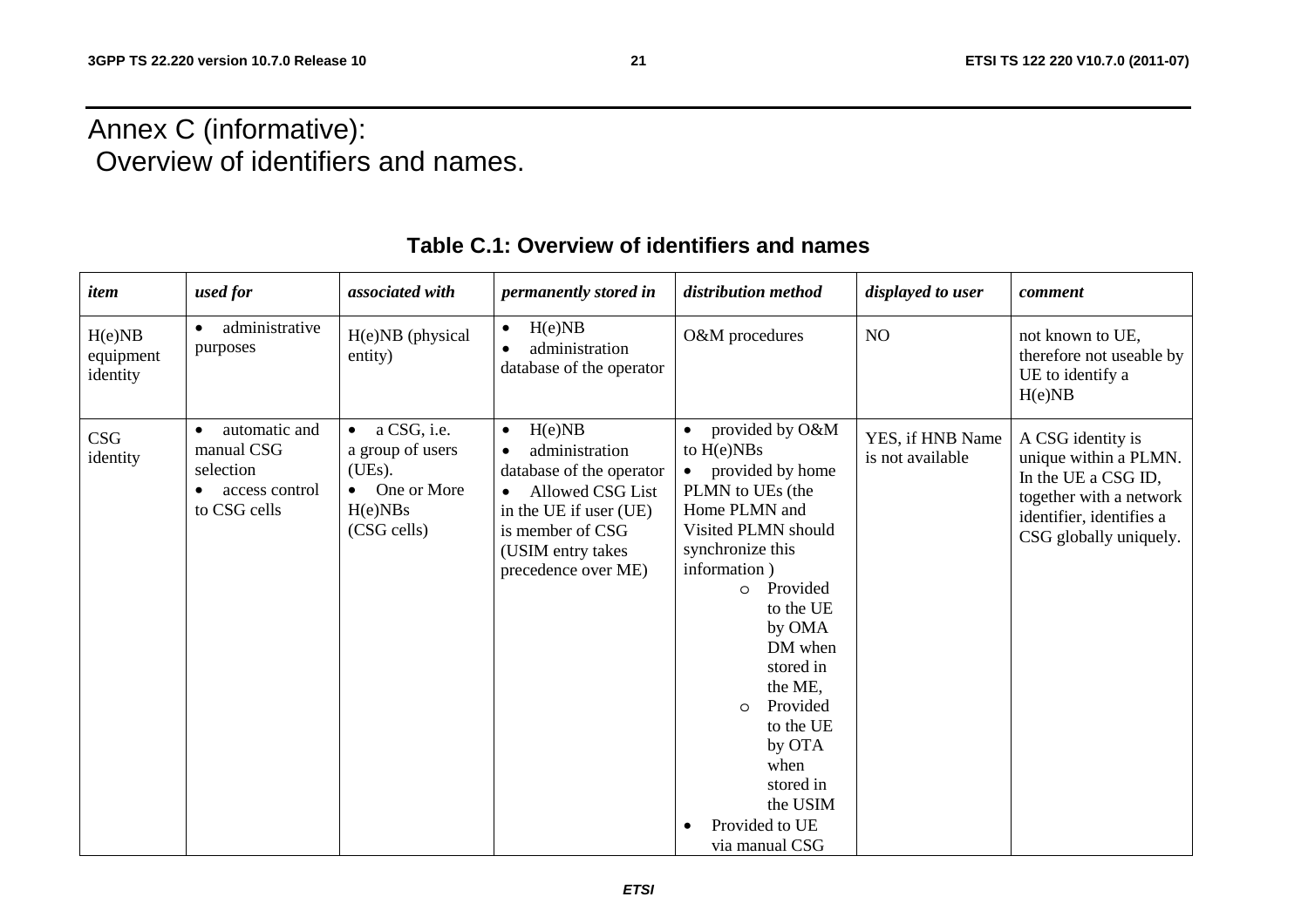|                        |                                                                                                                                               |                                                             |                                                                                      | selection<br>broadcasted by<br>H(e)NB                                                                                       |                                                                                                                                             |                                                                                                                                                                                                                                                                                                                              |
|------------------------|-----------------------------------------------------------------------------------------------------------------------------------------------|-------------------------------------------------------------|--------------------------------------------------------------------------------------|-----------------------------------------------------------------------------------------------------------------------------|---------------------------------------------------------------------------------------------------------------------------------------------|------------------------------------------------------------------------------------------------------------------------------------------------------------------------------------------------------------------------------------------------------------------------------------------------------------------------------|
| HNB name<br>(optional) | for supporting<br>(ease of use)<br>manual CSG<br>selection, display-<br>ing a 'friendly'<br>name to the user                                  | CSG identity<br>(relationship:<br>m CSG ID:<br>n HNB names) | H(e)NB<br>$\bullet$<br>administration<br>database of the operator<br>UE<br>$\bullet$ | Provided by O&M<br>$\bullet$<br>to $H(e)NBs$<br>Optionally stored<br>$\bullet$<br>by user in UE<br>broadcasted by<br>H(e)NB | YES during manual<br>selection,<br><b>OPTIONAL</b> during<br>normal operation.<br>(USIM entry takes<br>precedence over<br>broadcast and ME) | If a HNB name is<br>stored in the UE it<br>needs to be associated<br>with a CSG identity.<br>Initial configuration in<br>the UE may be done by<br>the operator (e.g. at<br>point of sale). Later, a<br>HNB name is implicitly<br>associated to the<br>current CSG identity by<br>the UE when the user<br>stores the HNB name |
| CSG Type               | for additional<br>information (on<br>e.g. billing mode)<br>to the user when<br>camping on a CSG<br>cell (i.e. after CSG<br>has been selected) | CSG identity<br>(relationship:<br>n CSG ID:<br>1 CSG Type)  | administration<br>$\bullet$<br>database of the operator<br>UE<br>$\bullet$           | provided by initial<br>UE configuration,<br>OTA and device<br>management to UEs                                             | YES, if CSG is in<br>Allowed CSG List.<br>(USIM entry takes<br>precedence over<br>ME)                                                       | UE needs to associate a<br>CSG Type with a CSG<br>identity<br>Association done by<br>operator (the Home<br>PLMN and Visited<br>PLMN should<br>synchronize this<br>information)                                                                                                                                               |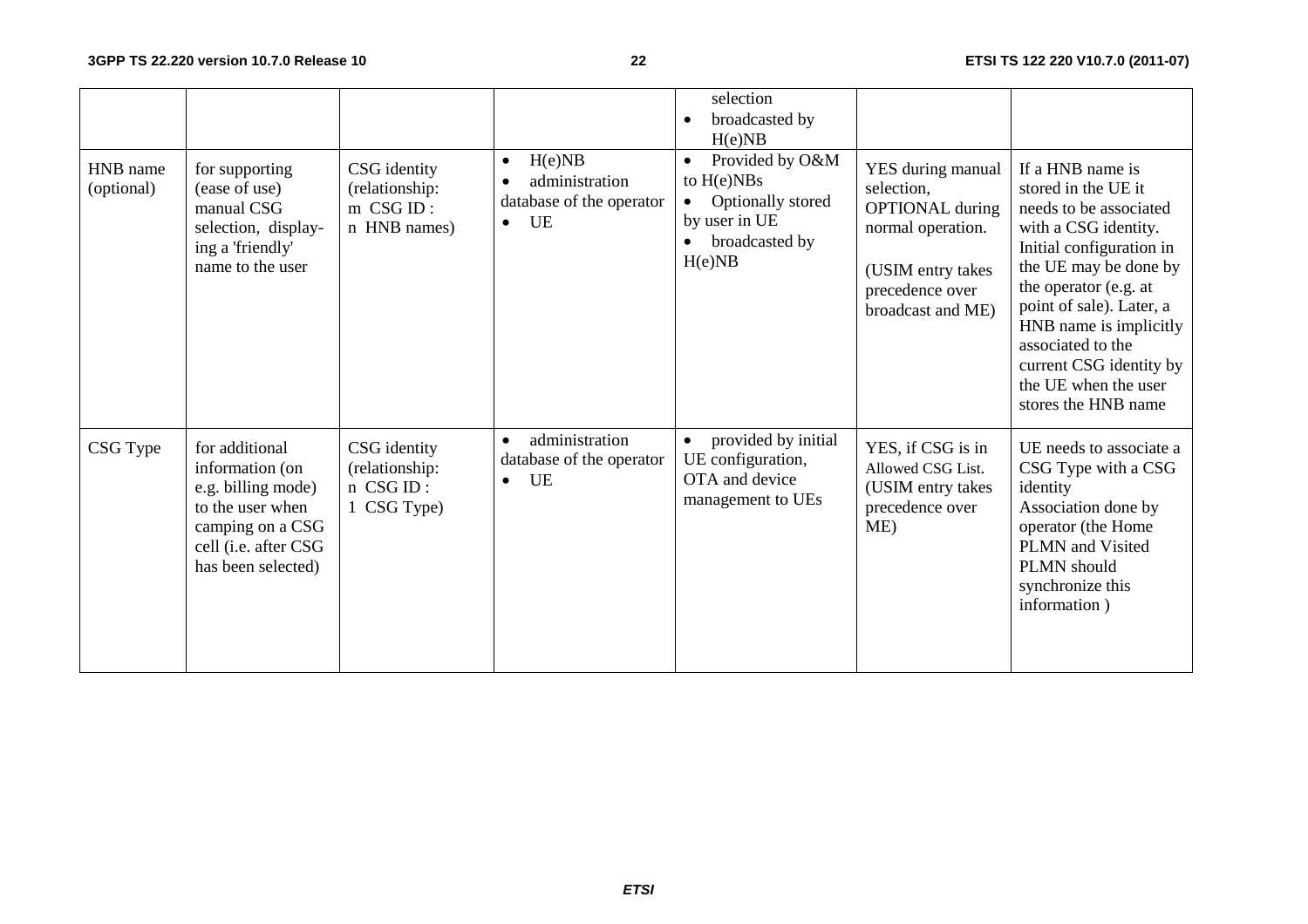## Annex D (informative): Change history

| TSG SA#  SA Doc. |                     | <b>SA1 Doc</b>       | <b>Spec</b> | <b>CR</b> | Rev   Rel      |                     |                         | Cat Subject/Comment                                                                    | Old           | <b>New</b>      | WI                           |
|------------------|---------------------|----------------------|-------------|-----------|----------------|---------------------|-------------------------|----------------------------------------------------------------------------------------|---------------|-----------------|------------------------------|
| $SP-43$          | SP-090087           |                      | 22.220      |           |                |                     |                         | Approved by SA plenary.                                                                | 2.0.0         | 9.0.0           | <b>EHNB</b>                  |
| <b>SP-44</b>     |                     | SP-090373 S1-091273  | 22.220      | 0002      | $\mathbf{1}$   | Rel-9               | F                       | Clarification on the displaying of<br>the H(e)NB name during manual<br>CSG selection   | 9.0.0         | 9.1.0           | <b>EHNB</b>                  |
| SP-44            |                     | SP-090373 S1-091164  | 22.220      | 0004      | 4              | Rel-9               | В                       | Optional USIM support in<br>H(e)NB                                                     | 9.0.0         | 9.1.0           | <b>EHNB</b>                  |
| $SP-44$          |                     | SP-090373 S1-091387  | 22.220      | 0011      | 3              | Rel-9               | F                       | <b>Clarification on Local IP Access</b><br>Requirements                                | 9.0.0         | 9.1.0           | <b>EHNB</b>                  |
| $SP-44$          |                     | SP-090373 S1-091083  | 22.220      | 0015      |                | Rel-9               | F                       | Remove VPLMN CSG support<br>for Rel9                                                   | 9.0.0         | 9.1.0           | <b>EHNB</b>                  |
| $SP-44$          |                     | SP-090373 S1-091382  | 22.220      | 0016      | $\overline{2}$ | $ReI-9$             | F                       | Clarification on the requirement<br>of session diversion.                              | 9.0.0         | 9.1.0           | <b>EHNB</b>                  |
| <b>SP-44</b>     |                     | SP-090373 S1-091279  | 22.220      | 0019      | $\overline{2}$ | Rel-9               | F                       | Allowed CSG list management<br>for hybrid cells                                        | 9.0.0         | 9.1.0           | <b>EHNB</b>                  |
| <b>SP-44</b>     |                     | SP-090373 S1-091158  | 22.220      | 0023      | 3              | Rel-9               | D                       | Clarification of H(e)NB Owner /<br><b>Hosting Party</b>                                | 9.0.0         | 9.1.0           | <b>EHNB</b>                  |
| <b>SP-44</b>     |                     | SP-090373 S1-091159  | 22.220      | 0024      | 2              | Rel-9               | D                       | H(e)NB Operator Change                                                                 | 9.0.0         | 9.1.0           | <b>EHNB</b>                  |
| <b>SP-44</b>     |                     | SP-090373 S1-091383  | 22.220      | 0025      | $\overline{2}$ | Rel-9               | F                       | Clarification of the terminology<br>about H(e)NB access modes                          | 9.0.0         | 9.1.0           | <b>EHNB</b>                  |
| $SP-44$          |                     | SP-090373 S1-091274  | 22.220      | 0026      | 1              | $Rel-9$             | F                       | Minor corrections for clarification                                                    | 9.0.0         | 9.1.0           | <b>EHNB</b>                  |
| $SP-44$          |                     | SP-090374 S1-091260  | 22.220      | 0005      | 1              | Rel-9               | F                       | Rel 8 Rel 9 CSG lists alignment<br>(approved at SA#44 but not<br>implemented in 9.1.0) | 9.1.0         | 9.1.1           | <b>EHNB</b>                  |
| SP-45            |                     | SP-090477 S1-093332  | 22.220      | 0032      | $\overline{2}$ | Rel-9               | F                       | <b>CSG Lists clarification</b>                                                         | 9.1.1         | 9.2.0           | <b>EHNB</b>                  |
| $SP-45$          |                     | SP-090477 S1-093329  | 22.220      | 0035      | 1              | Rel-9               | F                       | IP access approach of backhaul<br>network for H(e)NB                                   | 9.1.1         | 9.2.0           | <b>EHNB</b>                  |
| $SP-45$          | SP-090477 S1-093331 |                      | 22.220      | 0037      | 1              | Rel-9               | D                       | Editorial corrections of TS<br>22.220                                                  | 9.1.1         | 9.2.0           | <b>EHNB</b>                  |
| $SP-45$          |                     | SP-090477 S1-093480  | 22.220      | 0039      | $\overline{2}$ | $ReI-9$             | C                       | Loss of IP Backhaul Connection                                                         | 9.1.1         | 9.2.0           | <b>EHNB</b>                  |
| SP-45            |                     | SP-090477 S1-093330  | 22.220      | 0041      | 1              | Rel-9               | F                       | Clarification of definition for<br>H(e)NB Hosting Party                                | 9.1.1         | 9.2.0           | <b>EHNB</b>                  |
| <b>SP-45</b>     |                     | SP-090483 S1-093477  | 22.220      | 0038      | $\overline{4}$ | <b>Rel-10</b>       | F                       | CR to 22.220 on Clarification of<br>QoS Requirements                                   | 9.1.1         | 10.0.0          | <b>TEI 10</b>                |
| SP-46            |                     | SP-090839 S1-094318  | 22.220      | 0057      | 1              | <b>Rel-10</b>       | A                       | Simplified CSG list handling                                                           |               | 10.0.0 10.1.0   | <b>EHNB</b>                  |
| $SP-46$          |                     | SP-090845 S1-094323  | 22.220      | 0067      | $\overline{2}$ | <b>Rel-10</b>       | l B                     | H(e)NB mobility related load<br>optimization                                           |               | 10.0.0 10.1.0   | <b>EHNBF</b>                 |
| $SP-46$          |                     | SP-090845 S1-094380  | 22.220      | 0063      | 3              | <b>Rel-10</b>       | B                       | Requirements on HNBs in<br>enterprise environments                                     |               | 10.0.0 10.1.0   | <b>EHNBF</b>                 |
| $SP-46$          | SP-090849           | S1-094328            | 22.220      | 0046      | 3              | <b>Rel-10</b>       | B                       | Local IP Access requirements<br>update                                                 |               | 10.0.0 10.1.0   | LIPA_SIP<br>TO               |
| $SP-46$          | SP-090849           | S1-094321            | 22,220      | 0047      | 2              | $Rel-10$            | lВ                      | Selected IP Traffic Offload<br>Requirements for H(e)NB<br>SubSystem                    |               | 10.0.0 10.1.0   | LIPA_SIP<br>TO               |
| SP-46            |                     | SP-090849 S1-094429  | 22.220      | 0062      | 1              | $Rel-10$ B          |                         | Use case for digital content<br>sharing with LIPA                                      |               |                 | 10.0.0 10.1.0 EHNBF          |
| <b>SP-47</b>     | SP-100186 S1-100331 |                      | 22.220      | 0072      | $\mathbf{1}$   | <b>Rel-10</b>       | B                       | Termination of data session                                                            |               | $10.1.0$ 10.2.0 | <b>EHNBF</b>                 |
| $SP-47$          |                     | SP-100186 S1-100328  | 22.220      | 0080      | 1              | $Rel-10$ $F$        |                         | IMS HNB interworking alignment<br>with SA2 decision                                    | 10.1.0 10.2.0 |                 | <b>EHNBF</b>                 |
| <b>SP-47</b>     |                     | SP-100186 S1-100453  | 22.220      | 0092      | $\mathbf{3}$   | <b>Rel-10</b>       | B                       | Add VPLMN CSG support for<br>Rel-10                                                    |               | $10.1.0$ 10.2.0 | <b>EHNB</b>                  |
| SP-47            |                     | SP-100230 S1-100324r | 22.220      | 0094      | 1              | <b>Rel-10 A</b>     |                         | Clarification of the interaction of<br>the Operator and Allowed CSG<br>lists           |               | 10.1.0 10.2.0   | <b>EHNB</b>                  |
| SP-47            |                     | SP-100187 S1-100316  | 22.220      | 0070      | $\mathbf{1}$   | <b>Rel-10</b>       | B                       | Mobility for Local IP Access<br>(LIPA)                                                 |               |                 | 10.1.0 10.2.0 LIPA SIP<br>TO |
| $SP-47$          |                     | SP-100187 S1-100012  | 22.220      | 0071      |                | $\overline{Rel-10}$ | $\overline{\mathsf{F}}$ | Removal of SIPTO common<br>requirements                                                |               | $10.1.0$ 10.2.0 | LIPA_SIP<br>TO               |
| $SP-47$          |                     | SP-100187 S1-100326  | 22.220      | 0082      | 3              | <b>Rel-10</b>       | IB                      | Clarification of requirements for<br>LIPA                                              |               | 10.1.0 10.2.0   | LIPA_SIP<br>то               |
| $SP-47$          |                     | SP-100188 S1-100025  | 22.220      | 0073      |                | <b>Rel-10</b>       | A                       | H(e)NB Hosting Party USIM<br>management                                                |               | $10.1.0$ 10.2.0 | <b>TEI-10</b>                |
| $SP-48$          |                     | SP-100402 S1-101248  | 22.220      | 0100      | 3              | $Rel-10$ $F$        |                         | Enable/disable Selected IP                                                             |               |                 | 10.2.0 10.3.0 LIPA_SIP       |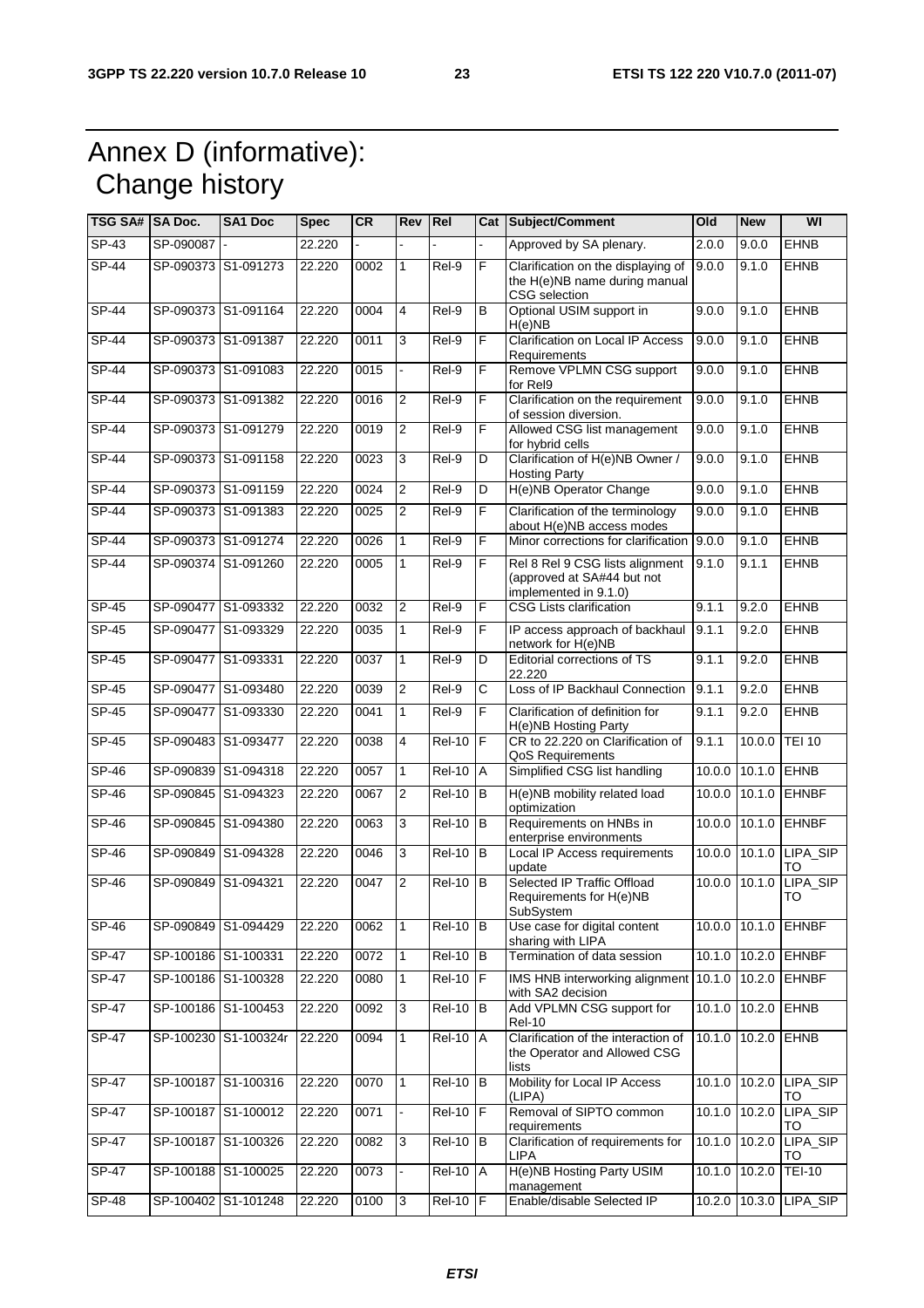|         |           |                     |        |      |                |               |     | Traffic Offload per H(e)NB                                                                             |        |               | <b>TO</b>             |
|---------|-----------|---------------------|--------|------|----------------|---------------|-----|--------------------------------------------------------------------------------------------------------|--------|---------------|-----------------------|
| SP-48   | SP-100399 | S1-101250           | 22.220 | 0101 | 4              | <b>Rel-10</b> | IF  | Clarification of the CSG list in<br>networks, Operator CSG list<br>(OCL) and Allowed CSG list<br>(ACL) | 10.2.0 | 10.3.0        | <b>EHNBF</b>          |
|         |           |                     |        |      |                |               |     | Removal of requirement to<br>inhibit Allowed CSG List and<br><b>VPLMN Autonomous CSG</b>               |        |               |                       |
| SP-49   |           | SP-100573 S1-102388 | 22.220 | 0110 | 4              | $Rel-10$ F    |     | Roaming clarifications                                                                                 |        | 10.3.0 10.4.0 | EHNBF                 |
| SP-49   |           | SP-100576 S1-102399 | 22.220 | 0106 | 3              | Rel-10        | IF  | Correction on HNB Name                                                                                 |        | 10.3.0 10.4.0 | <b>LEHNBF</b>         |
| SP-49   |           | SP-100576 S1-102404 | 22.220 | 0107 | $\overline{4}$ | $Rel-10$ $F$  |     | <b>Clarification of LIPA</b><br>requirements                                                           |        |               | 10.3.0 10.4.0 EHNBF   |
| SP-49   |           | SP-100578 S1-102197 | 22.220 | 0105 | 3              | <b>Rel-10</b> | l F | SIPTO for H(e)NB Subsystems<br>Policy and User Interaction                                             |        | 10.3.0 10.4.0 | LIPA_SIP<br><b>TO</b> |
| SP-49   |           | SP-100578 S1-102400 | 22.220 | 0104 | 3              | <b>Rel-10</b> | F   | Enablement/disablement<br>policies for LIPA                                                            |        | 10.3.0 10.4.0 | LIPA_SIP<br>TO        |
| SP-49   |           | SP-100573 S1-102190 | 22.220 | 0109 | 1              | Rel-9         | F   | Removal of requirement to<br>inhibit Allowed CSG List                                                  | 9.4.0  | 9.5.0         | <b>EHNB</b>           |
| SP-50   |           | SP-100796 S1-103050 | 22.220 | 0115 |                | <b>Rel-10</b> | F   | Alignment of SIPTO for H(e)NB<br>SubSystem requirements in TS<br>22.220 release 10                     | 10.4.0 | 10.5.0        | LIPA_SIP<br>TO        |
| SP-50   |           | SP-100796 S1-103084 | 22.220 | 0116 |                | $Rel-10$ $F$  |     | Alignment of mobility support for<br><b>LIPA</b>                                                       | 10.4.0 | 10.5.0        | LIPA SIP<br>TO        |
| SP-50   |           | SP-100796 S1-103277 | 22.220 | 0117 | 1              | <b>Rel-10</b> | F   | Requirement on conditional<br><b>LIPA</b>                                                              | 10.4.0 | 10.5.0        | LIPA SIP<br>TO        |
| $SP-50$ |           | SP-100796 S1-103348 | 22.220 | 0118 | 3              | <b>Rel-10</b> | ĪF  | Clarification on "enable/disable<br>LIPA"                                                              | 10.4.0 | 10.5.0        | LIPA_SIP<br><b>TO</b> |
|         |           |                     |        |      |                |               |     | LTE logo changed into LTE<br>Advanced logo                                                             | 10.5.0 | 10.5.1        |                       |
| SP-51   |           | SP-110161 S1-110184 | 22.220 | 0124 | $\overline{2}$ | <b>Rel-10</b> | I A | <b>Hosting Party Identity Module</b>                                                                   |        | 10.5.0 10.6.0 | TEI9                  |
| $SP-52$ | SP-110369 | S1-111023           | 22.220 | 0128 |                | <b>Rel-10</b> | ΙF  | Removal of PBX integration<br>requirements                                                             | 10.5.0 | 10.6.0        | <b>EHNBF</b>          |
| SP-52   | SP-110368 | S1-111402           | 22.220 | 0132 | 1              | <b>Rel-10</b> | l A | Correction to the admission<br>control for the H(e)NB                                                  | 10.6.0 | 10.7.0        | <b>TEI10</b>          |